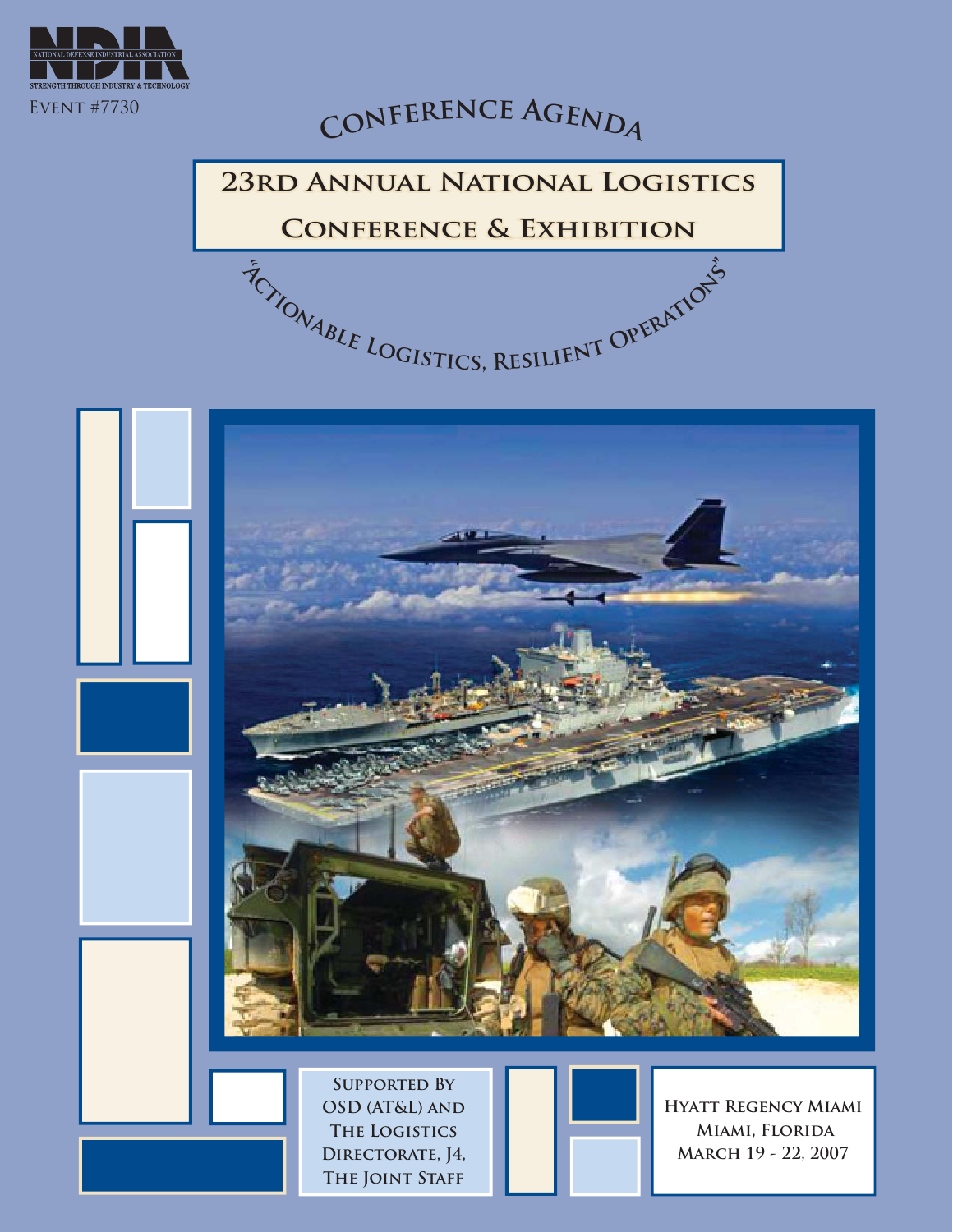# *Conference Agenda onference*

### **MONDAY, MARCH 19, 2007**

| 7:00am                                 | Depart Hyatt for Golf Outing at Biltmore Golf Club<br>Tee-off at 8:30am<br>Lunch for Golfers at 12:30pm<br><b>Pre-registration Required</b> |
|----------------------------------------|---------------------------------------------------------------------------------------------------------------------------------------------|
| 9:00am                                 | <b>Registration Open</b>                                                                                                                    |
| $5:30 \text{pm}$<br>7:00 <sub>pm</sub> | <b>Exhibit Hall Open - Welcome Reception</b>                                                                                                |



#### **TUESDAY, MARCH 20, 2007**

| 7:00am             | Continental Breakfast in Regency Ballroom Foyer and Registration Open                                                                                                                                        |
|--------------------|--------------------------------------------------------------------------------------------------------------------------------------------------------------------------------------------------------------|
| 8:00am             | Welcome: VADM Gordon Holder, USN (Ret), Principal, Booz Allen Hamilton; Chairman, NDIA<br><b>Logistics Management Division</b>                                                                               |
| 8:15am             | Welcome: Lt Gen Lawrence Farrell, Jr., USAF (Ret), President and CEO, NDIA                                                                                                                                   |
| 8:20am             | Government Keynote: The Honorable Kenneth Krieg, Under Secretary of Defense, Acquisition,<br><b>Technology and Logistics</b>                                                                                 |
| 8:45am             | <b>Industry Keynote: Solid Connections in a Liquid World</b><br>Dr. Ralph Shrader, Chairman and CEO, Booz Allen Hamilton                                                                                     |
| 9:00am             | <b>Exhibit Hall Open</b>                                                                                                                                                                                     |
| 9:15am             | <b>Break in Exhibit Hall</b>                                                                                                                                                                                 |
| 10:00am            | Panel: Homeland Security and Disaster Response Interoperability - DoD and DHS, How do they<br><b>Work Together?</b>                                                                                          |
|                    | Moderator: Mr. Jed Shapiro, CEO, Target Logistics Government Services<br>LTG Robert Dail, USA, Director, Defense Logistics Agency<br>COL James Castle, USA (Ret), Joint Interagency Action Group, USNORTHCOM |
|                    | Mr. Arthur Walz, Chief Logistics Program and Industrial Management Division, USCG                                                                                                                            |
| $12:00 \text{pm}$  | Luncheon in Jasmine Hibiscus with Speaker: Mr. Louis Kratz, Vice President Focused Logistics,<br><b>Lockheed Martin Corporation</b>                                                                          |
| 1:30 <sub>pm</sub> | Keynote: LTG H Steven Blum, ARNG, Chief, National Guard Bureau                                                                                                                                               |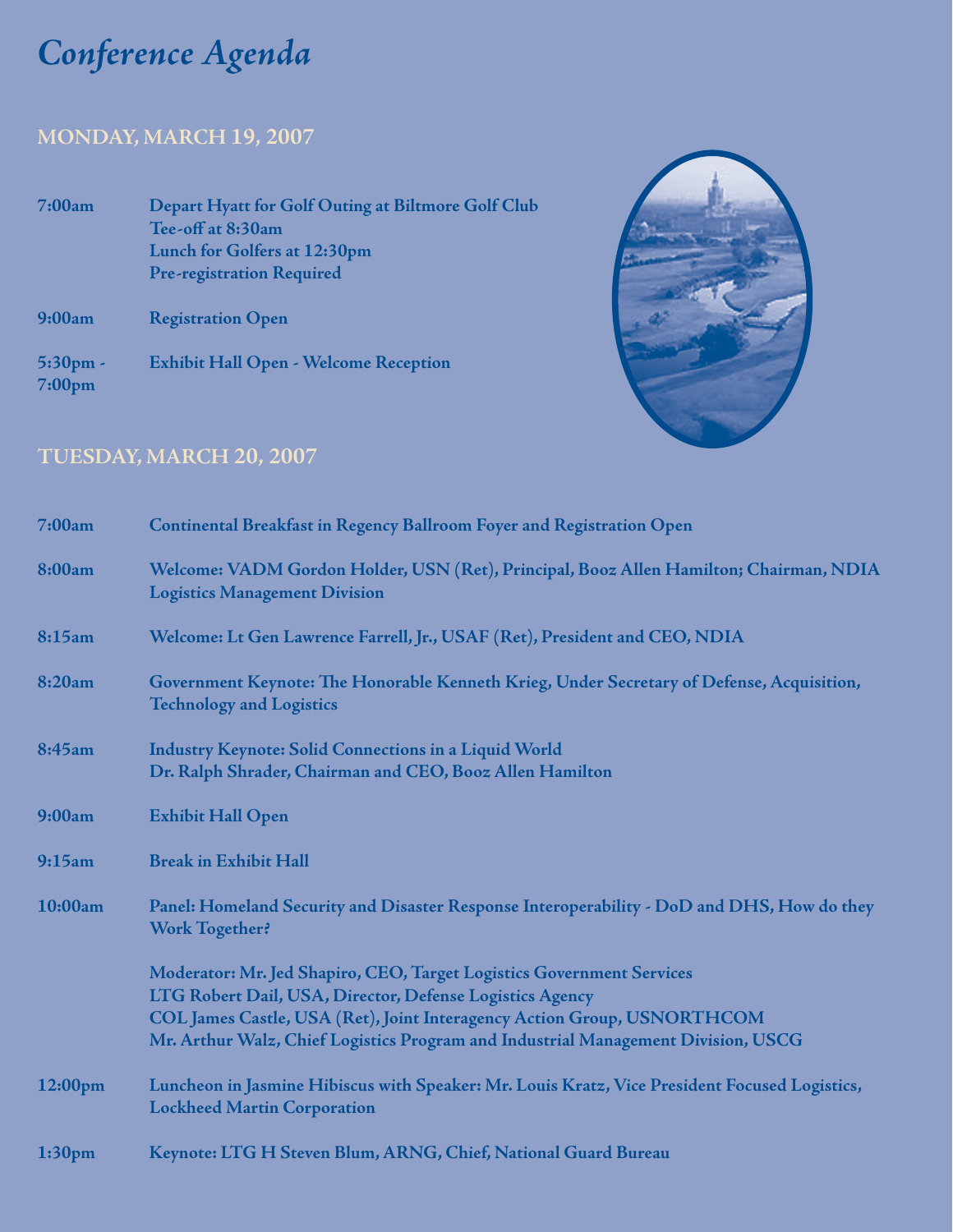| 2:00 <sub>pm</sub>    | Panel: Evolving Role of the National Guard Across the Spectrum of Federal and State Missions                                   |  |
|-----------------------|--------------------------------------------------------------------------------------------------------------------------------|--|
|                       | Moderator: Brig Gen Kelly McKeague, ANG, Director, Legislative Liaison, National Guard Bureau                                  |  |
|                       | LTG H Steven Blum, ARNG, Chief, National Guard Bureau                                                                          |  |
|                       | MG Michael Sumrall, ARNG, Assistant to Chairman, Joint Chiefs of Staff for National Guard and<br><b>Reserve Matters</b>        |  |
|                       | BG John Basilica, Jr., ARNG, Director Joint Staff, JFHQ-LA, Louisiana National Guard                                           |  |
|                       | BG Stephen Villacorta, ARNG, Commander, 164th Air Defense Artillery Brigade, Florida National<br>Guard                         |  |
| 3:30 <sub>pm</sub>    | <b>Break in Exhibit Hall</b>                                                                                                   |  |
| 4:00 <sub>pm</sub>    | Panel: Multi-National Logistics Relationships - How Coalition Partners Enable Actionable Logistics<br>and Resilient Operations |  |
|                       | Moderator: Mr. George Topic, Deputy Director for Strategic Logistics, J4, The Joint Staff                                      |  |
|                       | Air Vice Marshall Kevin Leeson, Assistant Chief of Defence Staff (Logistic Operations), United Kingdom                         |  |
|                       | Dr. Jennifer Stewart, Director General, Defence Procurement, Canadian Embassy                                                  |  |
|                       | Mr. William Soule, Vice President Business Development, Lockheed Martin Corporation                                            |  |
|                       | Sqn Ldr Stephen Hall, Defence Logistics Officer, New Zealand Defence Staff, New Zealand Embassy                                |  |
| $5:30$ pm -<br>7:00pm | <b>Reception in Exhibit Hall</b>                                                                                               |  |

#### **WEDNESDAY, MARCH 21, 2007**

| $6:45am -$<br>8:00am | <b>Exhibit Hall Open</b>                                                                                                                            |
|----------------------|-----------------------------------------------------------------------------------------------------------------------------------------------------|
| 6:45am               | <b>Continental Breakfast in Exhibit Hall and Registration Open</b>                                                                                  |
|                      | All Exhibitors are Encouraged to Attend the Morning Keynote and Joint Logistics Fireside Chat Panel                                                 |
| 8:00am               | Keynote: LTG C.V. Christianson, USA, Director for Logistics, J4, The Joint Staff                                                                    |
| 8:40am               | Panel: Joint Logistics Fireside Chat                                                                                                                |
|                      | Moderator: VADM Gordon Holder, USN (Ret), Principal, Booz Allen Hamilton<br>LTG C.V. Christianson, USA, Director for Logistics, J4, The Joint Staff |
|                      | VADM Michael Loose, CEC, USN, Deputy Chief of Naval Operations for Fleet Readiness and<br>Logistics (N4)                                            |
|                      | Lt Gen Donald Wetekam, USAF, Deputy Chief of Staff, Logistics, Installations and Mission Support                                                    |
|                      | LtGen Richard Kramlich, USMC, Deputy Commandant, Installations and Logistics                                                                        |
|                      | LTG Ann Dunwoody, USA, Deputy Chief of Staff, G4                                                                                                    |
|                      | LTG Robert Dail, USA, Director, Defense Logistics Agency                                                                                            |
|                      | VADM Ann Rondeau, USN, Deputy Commander, USTRANSCOM                                                                                                 |
| 11:00am              | <b>Break in Regency Ballroom Foyer</b>                                                                                                              |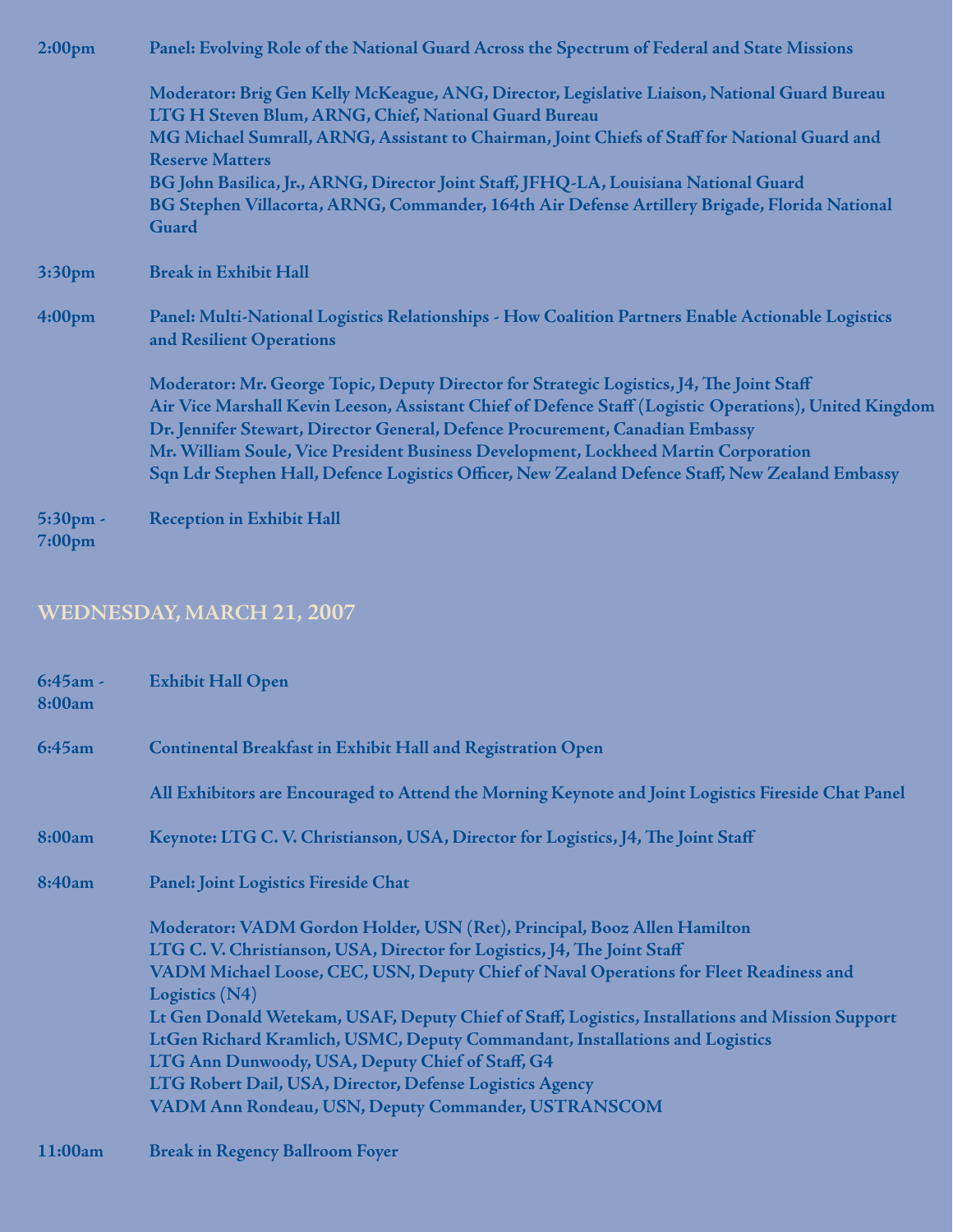| 11:15am            | Keynote: MG Daniel Mongeon, USA (Ret), President, Agility Defense & Government Services - US                                                                                 |
|--------------------|------------------------------------------------------------------------------------------------------------------------------------------------------------------------------|
| 12:00pm            | <b>Exhibit Hall Open</b>                                                                                                                                                     |
| 12:30pm            | <b>Luncheon in Exhibit Hall</b>                                                                                                                                              |
| 2:00 <sub>pm</sub> | Panel: Strategic Logistics Planning Partnerships - Focusing on the Interaction Between Military and<br><b>Industry in Operational Planning</b>                               |
|                    | Moderator: Mr. Jay Erb, Vice President, General Dynamics Information Technology<br>Col (P) Chuck Hudson, USMC, Chief of Staff, J4, USCENTCOM                                 |
|                    | LtGen Ronald Coleman, USMC, Deputy Commandant for Manpower and Reserve Affairs, USMC<br>Mr. Ronald Treusdell, Principal, Booz Allen Hamilton                                 |
|                    | LTG Joseph Cosumano, Jr., USA (Ret), Senior Vice President Operations, Maintenance and Logistics,<br><b>KBR Government and Infrastructure</b>                                |
|                    | Mr. Joseph Grosson, Executive Director, Lockheed Martin Focused Logistics                                                                                                    |
| 3:30pm             | <b>Break in Exhibit Hall</b>                                                                                                                                                 |
| 4:00 <sub>pm</sub> | <b>Exhibit Hall Closes</b>                                                                                                                                                   |
| 4:00 <sub>pm</sub> | Panel: Logistics 101 - Today's Battlefield Reality from Military and Industry Operational Logisticians                                                                       |
|                    | Moderator: Col Edward Cawthon, USMC, Director of Operations for Marine Corps Logistics<br>Command (MCLC)                                                                     |
|                    | COL (P) Mark Hampton, ARNG, Commander, 35th Support Command, 35th Infantry Division                                                                                          |
|                    | Mr. Todd Ostheller, Director of Logistics, Unmanned Aircraft Systems, AAI Corporation<br>Mr. John Denovchek, Jr., Supportability Program Manager, GDLS Ground Combat Systems |
|                    | Mr. Frank Wickersham, III, Assistant Vice President Land Systems, VSE Corporation                                                                                            |
| $6:15$ pm          | Board the Lady Windridge for the Dinner Boat Cruise                                                                                                                          |
| 6:30pm -           | <b>Dinner Boat Cruise</b>                                                                                                                                                    |

**10:30pm**



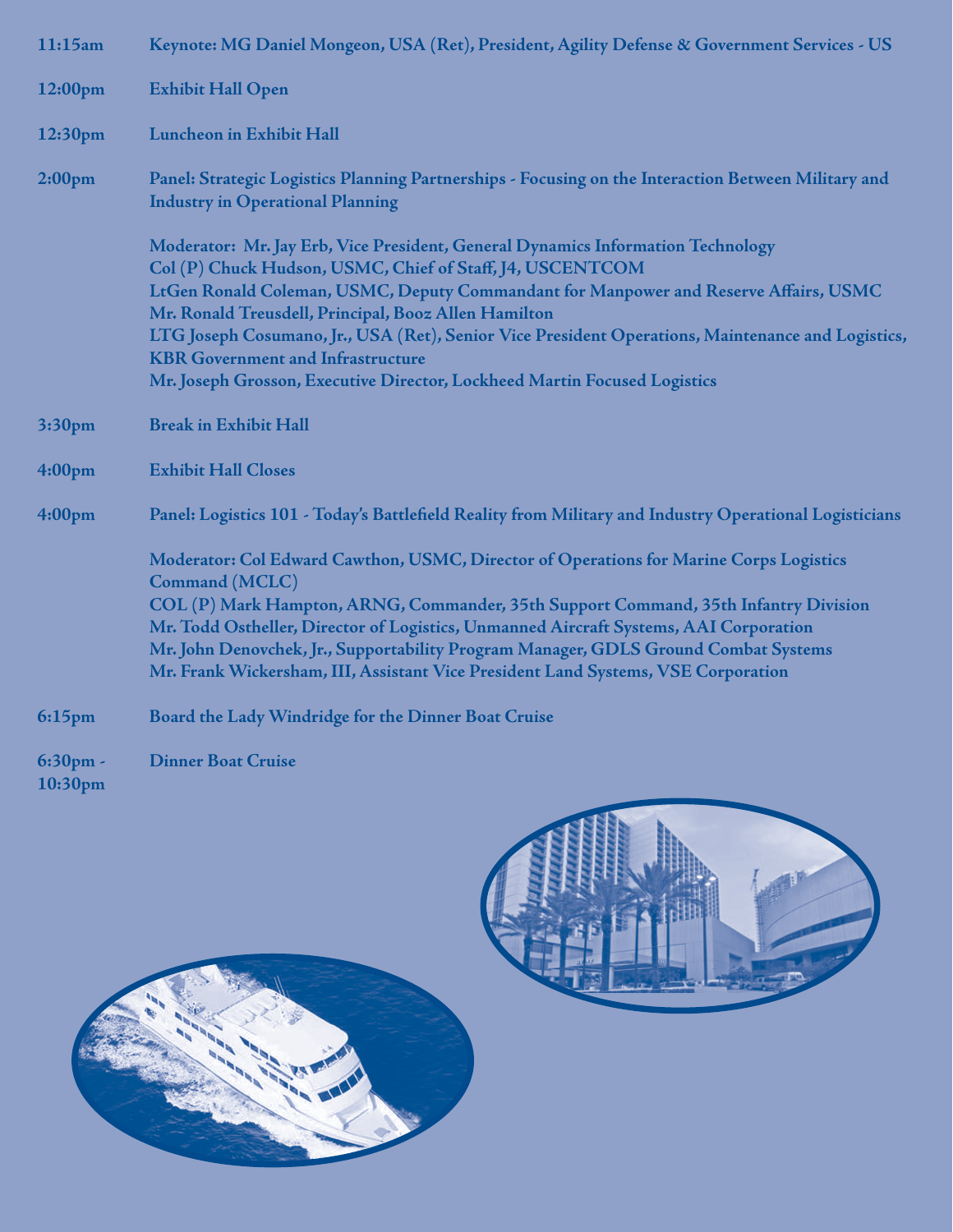#### THURSDAY, MARCH 22, 2007

| 7:00am             | Continental Breakfast in Regency Ballroom Foyer and Registration Open                                                                                                                                                                                                                                                                                                                                                                                                                                                                                                           |
|--------------------|---------------------------------------------------------------------------------------------------------------------------------------------------------------------------------------------------------------------------------------------------------------------------------------------------------------------------------------------------------------------------------------------------------------------------------------------------------------------------------------------------------------------------------------------------------------------------------|
| 8:00am             | Panel: Logistics Human Capital Management/Planning - The Logistics Workforce Challenge                                                                                                                                                                                                                                                                                                                                                                                                                                                                                          |
|                    | Moderator: Mr. James Hall, ADUSD, Logistics Plans and Studies<br>RADM Gerard Mauer, Jr., USN, Commandant, Industrial College of the Armed Forces<br>Mr. Frank Anderson, Jr., President, Defense Acquisition University<br>Mr. George Topic, Deputy Director for Strategic Logistics, J4, The Joint Staff<br>Mr. Jay Kappmeier, General Manager Logistics Enablement, Product Support and Services,<br>The Boeing Company                                                                                                                                                        |
| 9:30am             | <b>Break in Regency Ballroom Foyer</b>                                                                                                                                                                                                                                                                                                                                                                                                                                                                                                                                          |
| 10:15am            | Panel: Logistics Information Fusion - The Next Generation (2012-2014)                                                                                                                                                                                                                                                                                                                                                                                                                                                                                                           |
|                    | Moderator: Lt Gen Charles Croom, Jr., USAF, Director, Defense Information Systems Agency<br>Ms. Mae De Vincentis, J6, Defense Logistics Agency<br>Ms. Virginia Williamson, J6, USTRANSCOM<br>MG Carlos "Butch" Pair, USA, Deputy Director, DoD Business Transformation Agency<br>Mr. Suparno Banerjee, Executive Vice President for Global Government Industry, EDS<br>LTG Daniel Brown, USA (Ret), Joint Operations Director, Computer Sciences Corporation                                                                                                                    |
| 12:00pm            | Luncheon in Jasmine Hibiscus with Speaker: VADM Ann Rondeau, USN, Deputy Commander,<br><b>USTRANSCOM</b>                                                                                                                                                                                                                                                                                                                                                                                                                                                                        |
|                    | Presentation of the Edward M. Greer Award to Mr. John Bezner, Director After Market Enterprises<br>& Logistics Modernization, Lockheed Martin Missiles and Fire Control                                                                                                                                                                                                                                                                                                                                                                                                         |
|                    | Presentation of the Logistician Emeritus Award to VADM Keith W. Lippert, USN (Ret), Chief<br><b>Strategy Officer, Accenture National Security Services, LLC</b>                                                                                                                                                                                                                                                                                                                                                                                                                 |
| 1:30 <sub>pm</sub> | Panel: Logistics Sustainment Reset - Preparation for the Next Contingency                                                                                                                                                                                                                                                                                                                                                                                                                                                                                                       |
|                    | Moderator: MG Hamp McManus, Jr., USA (Ret), Vice President Army Plans and Programs,<br><b>EG&amp;G</b> Technical Services, Inc.<br>RADM Alan Thompson, SC, USN, Director, Supply, Ordnance and Logistics Operations Division,<br><b>OPNAV</b> (N41)<br>Mr. Gary Motsek, ADUSD for Program Support<br>Mr. Scott Welker, Deputy to the Commander, US Army Sustainment Command<br>Mr. Mark Johnson, SES, Deputy Director of Maintenance, DCS (Logistics, Installations and Mission<br>Support)<br>MajGen Willie Williams, USMC, Commanding General, Marine Corps Logistics Command |
| 3:30 <sub>pm</sub> | <b>Conference Adjourns</b>                                                                                                                                                                                                                                                                                                                                                                                                                                                                                                                                                      |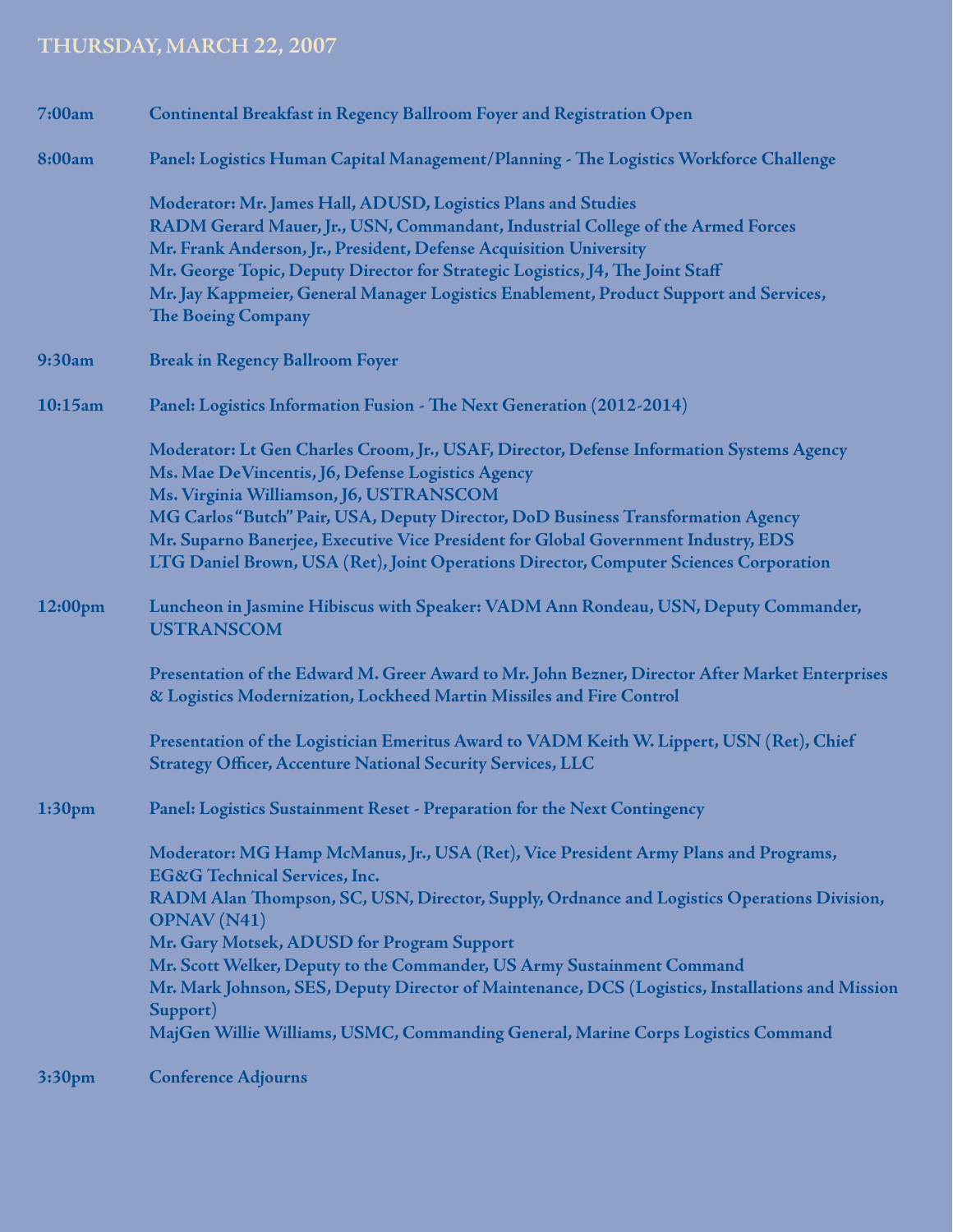#### *The Edward M. Greer Award*

The Edward M. Greer Award is presented annually to an industry member in recognition of noteworthy contributions **or meritorious service to the Department of Defense in the area of integrated logistics support engineering and its**  implementation in maintenance and product support. The award was established in 1956 by Greer Hydraulics, Inc. to stimulate thought and develop programs which would benefit the defense industry and the public. The award program **recognizes solutions to troublesome maintenance problems or the development of integrated logistics support planning**  techniques to be employed in their solution. The award is presented in honor of its originator, Edward M. Greer.

> *2005 - Joseph Grosson, Lockheed Martin Focused Logistics 2004 - David Spong, Boeing Integrated Defense Systems 2003 - Hyman L. Shulman, Rand Corporation 2002 - Timothy M. Raupp, Oshkosh Truck Corporation 2001 - Carl M. Albero, American Systems Engineering Corporation, LLC* 2000 - James C. Restelli, The Boeing Company *1999 - Jack D. Garrison, Lockheed Martin Corporation 1996 - Curtis B. Barton, Raytheon Company 1995 - W. B. "Zim" Zimmerman, Lockheed Martin 1994 - John B. Tiller, Raytheon Company 1993 - R. Noel Longuermare, Westinghouse Electronics Systems Group 1992 - William E. Rogers, Martin Marietta (Posthumously) 1991 - Donald B. Hall, Logistics Management Engineering, Inc. 1990 - Russell A. Van de Steeg, Hughes Aircraft* 1989 - Thomas H. Roberts, Lockheed Electronics Company *1988 - Harold B. Stromfeltz, Northrop Grumman Corporation 1987 - Edwin L. Curll, Westinghouse Electronics Corporation 1986 - Siegfried Goldstein, Siegfried Enterprises, Inc. 1985 - Ralph H. Shapiro, Hughes Aircraft Company 1984 - Richard L. Hale, Westinghouse Electric Corporation 1983 - Ernest H. Manuel, ITT Corporation 1982 - Vernon E. Teig, McDonnell Aircraft Corporation 1981 - Richard D. Webster, Westinghouse Electric Corporation 1980 - Joseop R. Garafolo, Hughes Aircraft Company 1979 - George Beck, Jr., Westinghouse Electric Corporation 1978 - Barry J. Shillito, Teledyne, Inc. 1977 - Walter C. Klass, McDonnell Douglas Astronautics 1976 - Paul M. Boyer, Westinghouse Electric Corporation 1975 - Donald R. Earles, Raytheon Company 1974 - Edwin R. Fallon, Jr., Logistics Management Engineering 1973 - Reynold R. Gardner, Hughes Aircraft Company 1972 - John W. Breehl, Grumman Aerospace Corporation 1971 - John E. Losee, McDonnell Douglas Corporation 1970 - James L. Carpenter, Jr., Martin Marietta Corporation* 1969 - Fred T. Carlson, The Boeing Company *1968 - Jay E. Reddicks, Hughes Aircraft Company 1967 - Richard R. Hagland, Collins Radio Company 1966 - Robert N. Johns, Douglas Aircraft Company 1965 - Douglas Aircraft Company, Inc. 1964 - A. C. Martin, Westinghouse Electric Corporation 1963 - North American Aviation, Inc. 1962 - Dr. E. T. Ferraro, General Precision, Inc.* 1961 - P. N. Jansen, Sr., The Boeing Company *1960 - Hughes Aircraft Company 1959 - B. Edelman, Western Electric Company*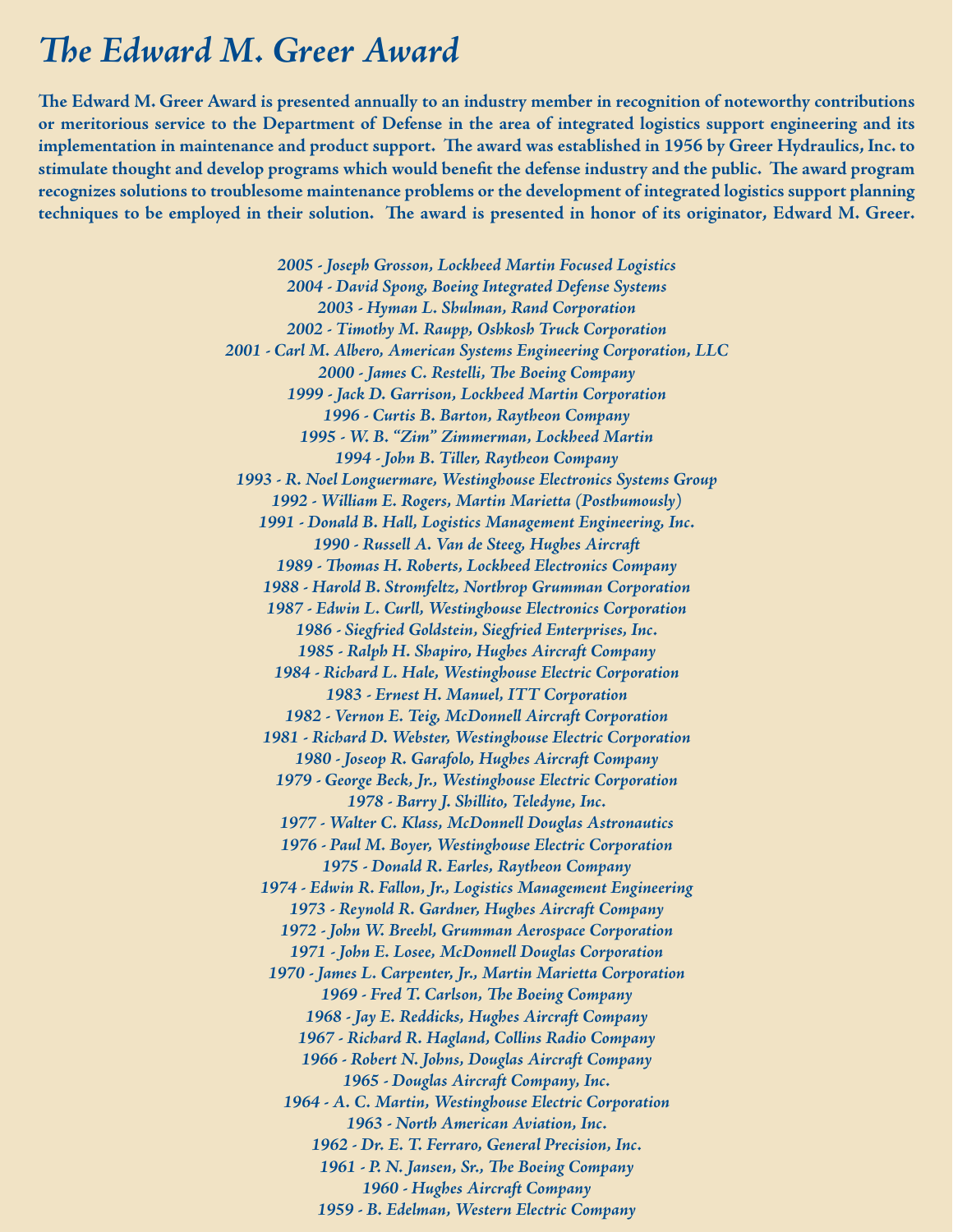#### **2006 Edward M. Greer Award Recipient Mr. John Bezner Director After Market Enterprises & Logistics Modernization Lockheed Martin Missiles and Fire Control**

**Mr. John S. Bezner has over 35 years of DoD experience in both industry and government assignments. While serving as Director After Market Enterprises for Lockheed Martin Missiles and Fire Control in Dallas, Mr. Bezner successfully** established that company's first major Performance Based Logistics (PBL) program, the HIMARS (High Mobility **Artillery Rocket System) PBL. Mr. Bezner's Lockheed Martin PBL team, partnered with the US Army's Precision**  Fires Rocket and Missile Systems Project Office team, won the 2006 OSD System Level PBL of the Year Award. The **Lockheed Martin HIMARS PBL team exceeded every contract metric since inception and has successfully supported launchers in multiple deployed locations with total system readiness. Similar successful logistics support is provided**  to USMC and FMS launcher customers. The total supported fleet, both CONUS and OCONUS operations, includes **~300 Multiple Launch Rocket System Launchers, tracked and wheeled, and is growing. Mr. Bezner also led the highly successful production program for delivery of 225 tracked launchers.** 

**Prior to moving to Dallas in 1999, Mr. Bezner served as a Program Director for Lockheed Martin in Orlando in many interesting assignments including: leader of an on-site logistics team in Canada developing the support concept and fi elding ADATS for the Canadian Forces; leader of the Army's FAADS-LOS-H Logistics Program; second in command of a 480-person product support organization supporting over 15 DoD programs; leader of a highly successful team adapting industry best-in-class practices to cost savings applications for DoD programs; and proposal lead for several**  winning DoD efforts valued at multi-billions of dollars in sales. Mr. Bezner also served as Vice President, and then **President, of a wholly owned subsidiary of Lockheed Martin exploring the potential for using defense industry developed metrology techniques in commercial applications.** 

**Prior to joining Lockheed Martin in 1983, Mr. Bezner was a GS-15 at the Army Materiel Command's Headquarters serving as a special advisor to the Command Group. He also held a similar position at GSA Headquarters advising the GSA Administrator. His approximately 12-year career as an Army civilian included such exciting assignments as a Course Director at the Army Logistics Management College where he is an Honorary Lifetime Faculty Member, consulting engagements at essentially every Major Army Materiel Command and leader of cost analysis for the Army Strategic Communications Command where his team's ground breaking Cost Analysis of the TRI-TAC** Communications Switching System was selected by the Army Comptroller as the definitive example, at that time, of an **Independent Parametric Cost Estimate.** 

**Mr. Bezner holds a Bachelors Degree in Mechanical Engineering from the University of Texas at Arlington and a Masters Degree in Industrial Engineering from Texas A&M. He is one of the relatively rare civilian graduates of the Armed Forces Staff College. Mr. Bezner also graduated from the Army Materiel Command's highly competitive Maintainability Engineering Program, is a Distinguished Graduate of the Professional Military Comptroller Course, successfully completed the Darden Partnership Program at the Graduate School of Business Administration at the University of Virginia and is a graduate of Lockheed Martin's Program Management and Senior Leadership Development Courses.** 

**In addition to the 2006 OSD PBL of the Year Award, Mr. Bezner also won Lockheed Martin's 2006 Mission Critical Enterprise Systems Customer Service Award. Mr. Bezner is a recipient of the Secretary of the Army Award for Outstanding Achievement in Materiel Acquisition, the Canadian Forces Award for Outstanding Service, the Army Materiel Command Award for Systems Analysis, Mission Success Team Awards in 2004 and 2006 and numerous other awards.** 

**Mr. Bezner is a Certified Professional Logistician (CPL), a member of the United States Field Artillery Association's Honorable Order of Saint Barbara, a member of the Canadian** *Calling of the Engineer* **and a member of Tau Beta Pi and Pi Tau Sigma (Engineering Honor Societies).**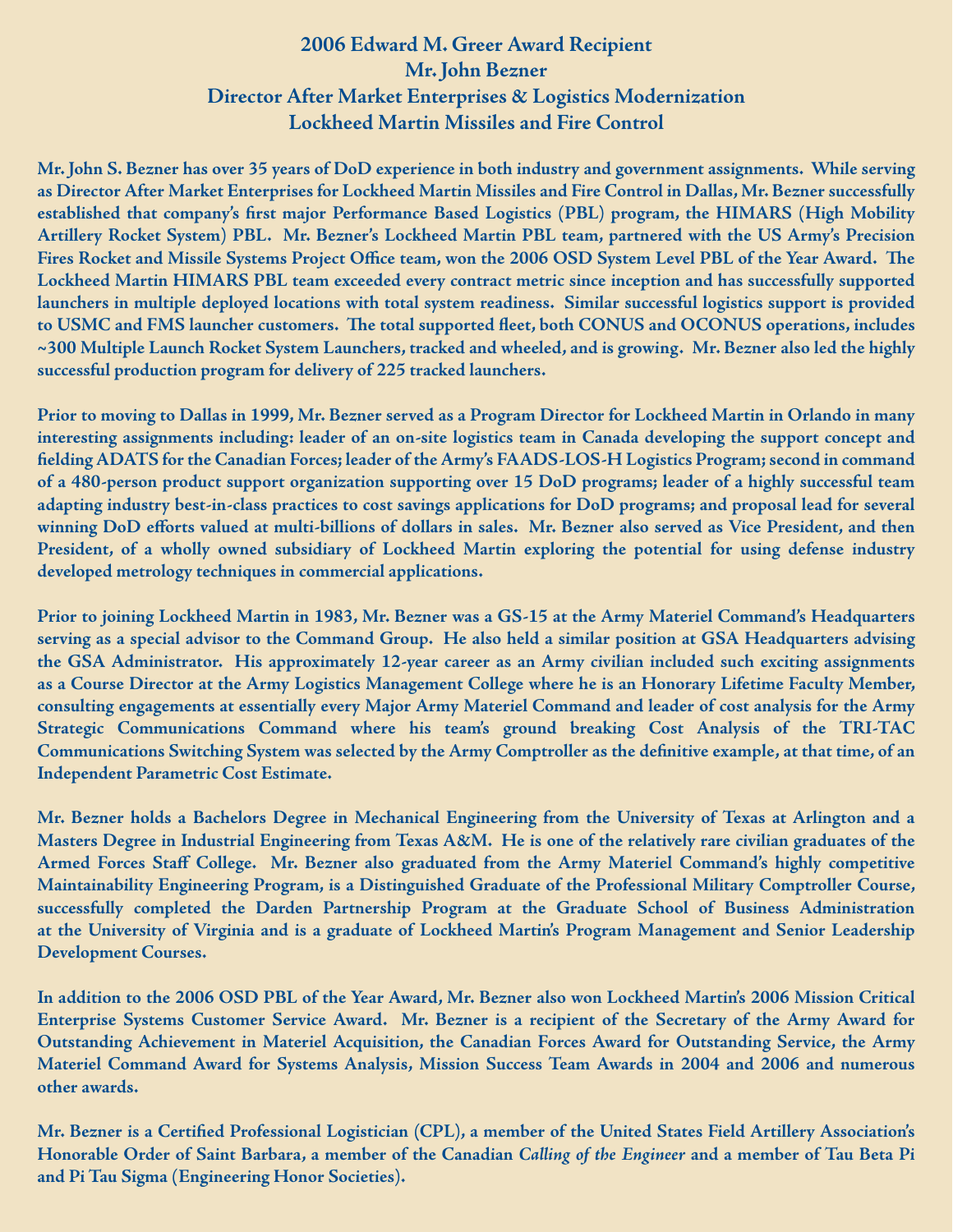### **The Logistician Emeritus Award**

The Logistician Emeritus Award is presented to an individual who has demonstrated outstanding competence and has made a substantial contribution in the field of national security logistics while serving in a governmental position. The **award was established by the Logistics Management Division in 1980 as a means of recognizing deserving individuals.**

> *2006 - Gen John W. Handy, USAF (Ret) 2005 - VADM Gordon S. Holder, USN (Ret) 2004 - LTG Charles S. Mahan, Jr., USA (Ret) 2003 - LTG Roy E. Beauchamp, USA (Ret)* 2002 - LTG Mike McDuffie, USA (Ret) *2001 - Mr. James B. Emahiser, DoD (Ret) 2000 - Maj Gen John F. Phillips, USAF (Ret) 1999 - Mr. Eric A. Orsini, DASA (Logistics) 1998 - GEN William G. T. Tuttle, Jr., USA (Ret) 1988 - Mr. Richard G. Bruner, Former Executive Director, DLA 1987 - Maj Gen Monroe T. Smith, USAF (Ret) 1986 - Mr. Edwin Greiner, US Army Materiel Command 1985 - ADM Isaac C. Kidd, Jr., USN (Ret) 1984 - RADM Duncan P. McGillivary, USN (Ret) 1983 - Maj Gen Graham W. Rider, USAF (Ret) 1982 - Maj Gen Martin C. Fulcher, USAF (Ret) 1981 - Lt Gen George Rhodes, USAF (Ret) 1980 - LTG Joseph M. Heiser, USA (Ret)*



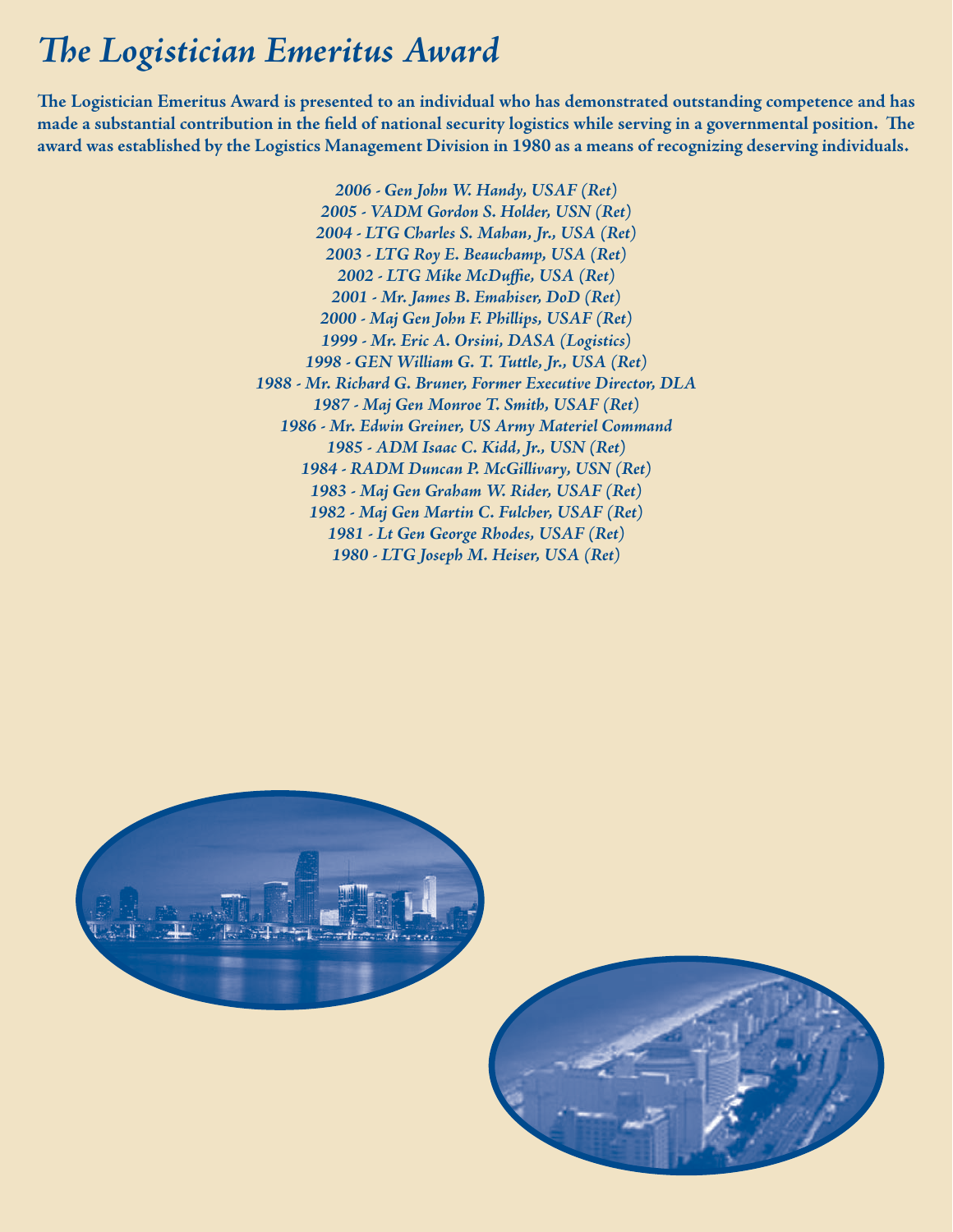#### **2007 Logistician Emeritus Award Recipient VADM Keith W. Lippert, USN (Ret) Chief Strategy Officer Accenture National Security Services, LLC**

Vice Admiral Keith Lippert, USN (Ret) started working as Chief Strategy Officer for Accenture National Security **Services of Reston, VA in October 2006. His last tour on active duty was as the 14th Director of the Defense Logistics Agency. Vice Admiral Lippert served in this capacity from July 2001 to July 2006, the longest serving director in DLA's history.**

The Defense Logistics Agency, headquartered at Fort Belvoir, VA, is responsible for providing the Army, Navy, Air **Force, Marine Corps and other federal agencies with a variety of logistics, acquisition and technical services in peace**  and war. These services include logistics information, materiel management, procurement, warehousing and distribution **of spare parts, food, clothing, medical supplies and fuel, reutilization of surplus military materiel and document** automation and production. This worldwide mission is performed by approximately 23,000 civilian and military **personnel with annual sales of \$35 billion.**

**Prior to coming to DLA, Vice Admiral Lippert was the Commander, Naval Supply Systems Command and 41st Chief of Supply Corps from August 1999 to July 2001. He also served as Vice Commander, Naval Supply Systems Command from August 1999 to July 2001.**

**Vice Admiral Lippert is a native of Chicago, IL and graduated from Scotch Plains-Fanwood High School in Fanwood, NJ in 1965. He earned his commission through the regular Navy ROTC Program, graduating from Miami University, Oxford, OH with a Bachelor of Arts Degree in Mathematics in 1968. Additionally, he holds Masters Degrees from the Naval Postgraduate School in Management and in Operations Research (with distinction). In 1994, he attended the Senior Executive Program in National and International Security at the John F. Kennedy School of Government, Harvard University.**

Vice Admiral Lippert's sea duty tours include Supply Officer, USS Queenfish (SSN 651), Assistant Supply Officer, USS Simon Lake (AS 33) and Supply Officer, USS Canopus (AS 34). Shore duty tours include assignments as Assistant Comptroller, Commander Submarine Force, US Pacific Fleet; Operations Research Officer at the Navy Ships Parts Control Center, Mechanicsburg, PA; Inventory Analysis Staff, Naval Supply Systems Command, Washington, DC; Executive Officer, Naval Supply Center, Jacksonville, FL; and Director, Spares Programs and Policy Branch in the **Office of the Deputy Chief of Naval Operations for Logistics.** 

**In 1990, he rejoined the Naval Supply Systems Command as the Deputy Commander for Financial Management/ Comptroller with budget responsibility for a worldwide, multibillion-dollar supply system. While serving as Comptroller, he was also responsible for Navy's successful Inventory Reduction Program.**

**From July 1993 to July 1995, Vice Admiral Lippert served as the Commander, Defense General Supply Center,**  Richmond, VA. In August 1995, he became the first Commander, Naval Inventory Control Point, with offices in **Philadelphia, PA and Mechanicsburg, PA.**

**His personal awards include the Defense Distinguished Service Medal, Defense Superior Service Medal, three Legion of Merits, four Meritorious Service Medals, two Navy Commendation Medals, Navy Achievement Medal and Submarine Supply Dolphins. He is the recipient of the Society of Logistics Engineers 1992 International Award for outstanding**  performance in financial management/inventory control.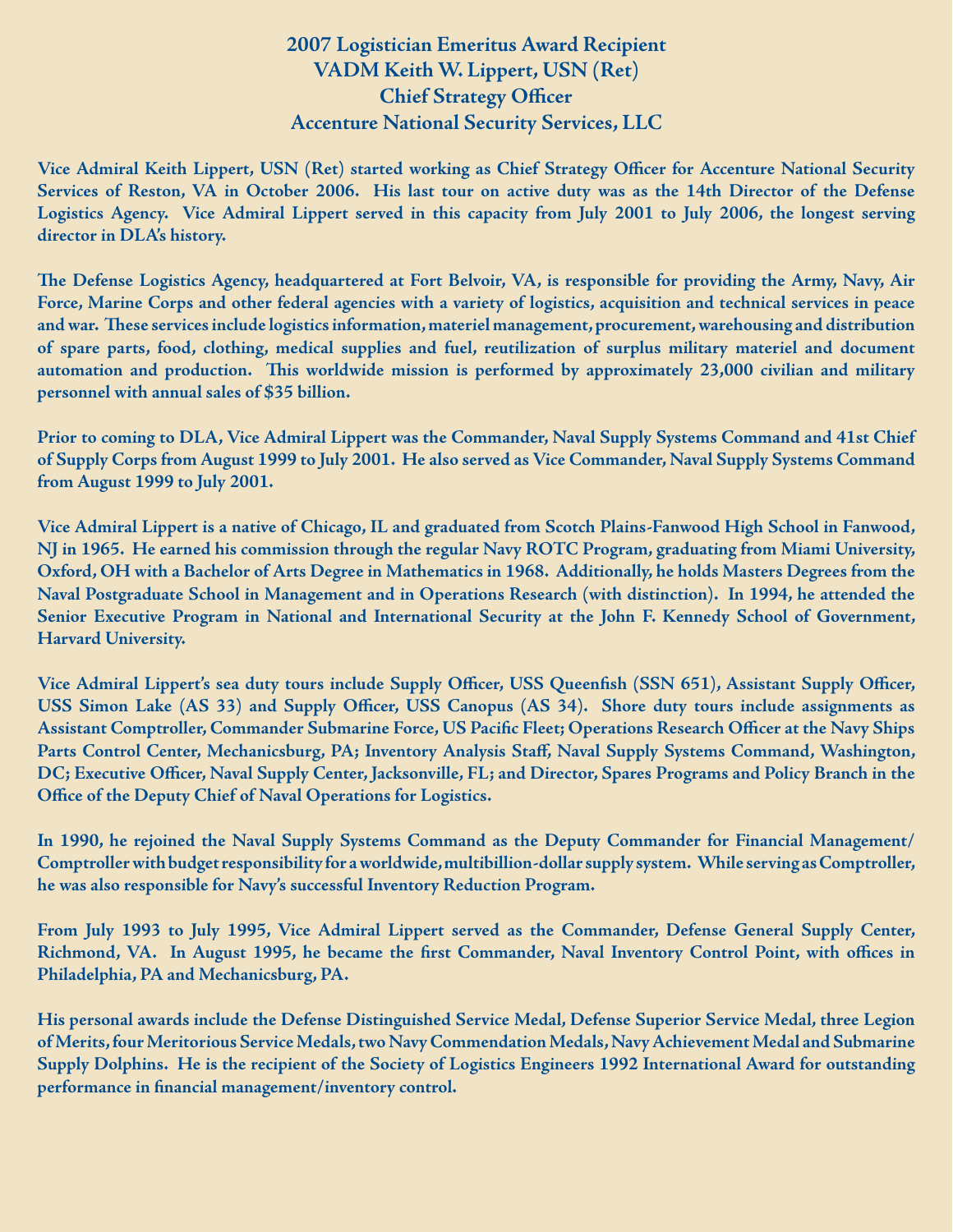# *Accenture ccenture*

**Accenture is a global management consulting, technology services and outsourcing company. Committed to delivering innovation, Accenture collaborates with its clients to help them become high-performance businesses and governments.**

**With deep industry and business process expertise, broad global resources and a proven track record, Accenture can mobilize the right people, skills and technologies to help clients improve their performance. With more than 126,000 people in 48 countries, the company**  generated net revenues of US \$15.55 billion for the fiscal year ending August 31, 2005.

**For more information, please visit www.accenture.com.**

### *Agility Defense & Government Services gility*

**Headquartered in Alexandria, VA, Agility Defense & Government Services (DGS) is Agility's public sector arm, providing complete end-to-end supply chain solutions to meet defense and government customer's needs to quickly move supplies worldwide to remote**  locations. With access to over 450 offices in 100 countries, Agility DGS combines a vast network of warehousing facilities with proven **risk-tolerant global land, sea and air transportation capabilities.** 

Agility DGS offers defense and government customers, including the US Defense Logistics Agency (DLA), US Army, US Navy, US **Army Air Force Exchange Service and the United Nations, the convenience of one-stop supply chain solutions and a commitment to quality services.** 

**For more information, please visit www.agilitylogistics.com.**

### *BearingPoint earingPoint*

**BearingPoint's experienced team of management and technology consultants have built a reputation for knowing what it takes to help**  defense organizations achieve their goals. Never satisfied only with the latest management theory or off-the-shelf solutions, our **practical and direct approach to problem solving is always driven by the needs and timetables of our clients. Our strength is our people – ambitious, committed and ingenious – who understand the particular needs of those we serve in the public sector. From strategy through execution, we help clients make the right decisions and then work closely with them to get the job done.**

**BearingPoint has a solid record of helping public sector organizations worldwide drive real results. In the US, BearingPoint's Public Services group:** 

- **Ranks as a Top 25 Federal Prime Contractor**
- **Serves all 15 Cabinet-level departments of the Federal Government**
- **Ranks in the Top 100 Defense Contractors**

**With teams supporting all service branches of the Department of Defense (DoD) as well as DoD Agencies, BearingPoint understands the current challenges in providing logistics support to evolving joint and coalition missions around the world and the resulting impact**  on warfighter readiness in the 21st century. We provide a range of solutions to meet these challenges from supply chain strategy to **advance planning systems and product lifecycle management as well as RFID solutions — all of which will enable DoD to address these challenges.**

BearingPoint's solutions are based on years of experience helping the warfighter with critical initiatives to improve logistics support and **responsiveness from factory to foxhole. Current areas supported include Performance-Based Logsitics (PBLs), RFID demonstrations,**  Strategic Sourcing and Supplier Alliances and various Industrial Base Assessments. These solutions leverage our years of industryspecific experience and are designed to help clients reduce logistics response time, improve visibility of assets in the supply chain and generate savings for the warfighter.

**For more information, please visit www.bearingpoint.com/defense or email defense@bearingpoint.com or call 1-866-BRNGPNT.**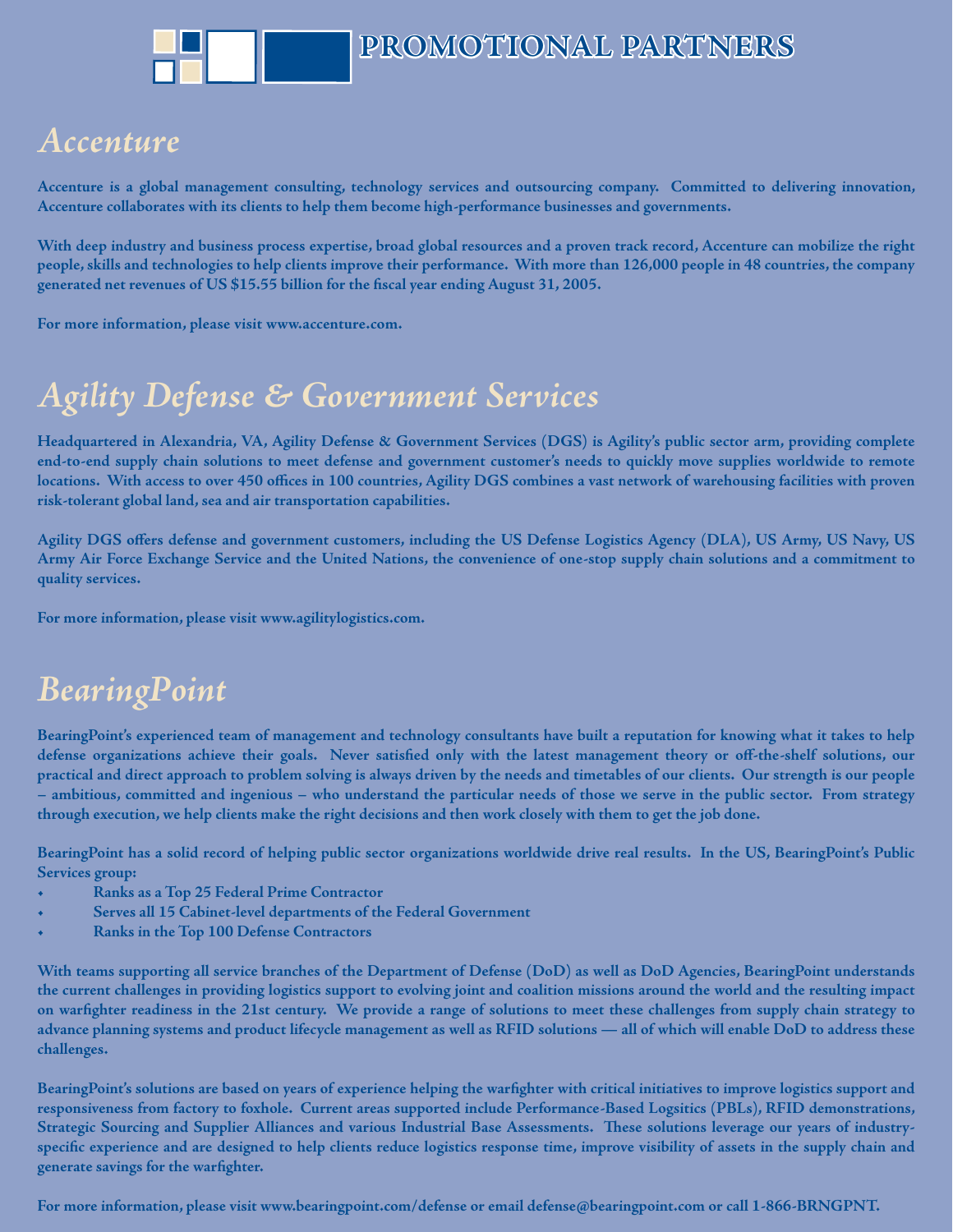# **The Boeing Company**

**Boeing is the world's leading aerospace company and the largest manufacturer of commercial jetliners and military aircraft. Additionally, with capabilities in rotorcraft, electronic and defense systems, missiles, satellites, launch vehicles and advanced information and communication systems, the company's reach extends to customers in 145 countries around the world. Boeing is one of the largest US exporters. Headquartered in Chicago, Boeing employs more than 153,000 people in 48 states within the US and 67 countries. Its major operations are in the Puget Sound region of Washington State, Southern California and St. Louis.** 

A unit of The Boeing Company, Boeing Integrated Defense Systems, is one of the world's largest space and defense businesses. **Headquartered in St. Louis, MO, Boeing Integrated Defense Systems is a \$30.8 billion business. It provides network-centric system solutions to its global military, government and commercial customers. It is a leading provider of intelligence, surveillance and reconnaissance systems; the world's largest military aircraft manufacturer; the world's largest satellite manufacturer; a foremost developer of advanced concepts and technologies; a leading provider of space-based communications; the primary systems integrator for US missile defense; NASA's largest contractor; and a global leader in sustainment solutions and launch services.**

**For more information, please visit www.boeing.com.**

# *Booz Allen Hamilton ooz*

**Booz Allen Hamilton has been at the forefront of management consulting for businesses and governments for more than 90 years.**  Providing consulting services in strategy, operations, organization and change and information technology, Booz Allen is the one firm **that helps clients solve their toughest problems, working by their side to help them achieve their missions. Booz Allen is committed to delivering results that endure.**

With 18,000 employees on six continents, the firm generates annual sales that exceed \$3.7 billion. Our growth is based on a simple **promise: help clients succeed.** 

Booz Allen provides full-spectrum logistics services to military logisticians who face new challenges in providing critical warfighter support. Readiness and sustainment of our Armed Forces requires creative, cost-effective strategies that go beyond traditional methods of acquisition, distribution, maintenance and repair. New partnerships and processes are needed to give our forces the flexible capabilities **to meet their mission.**

Booz Allen works with strategic and operational military logistics professionals to give the warfighter the best equipment and support with the least resource impact. We offer decades of commercial, government and DoD experience; core competencies in strategy and **technology; logistics professionals at the forefront of evolving best practices; and deep expertise in every logistics function in each military service.**

**Booz Allen provides expertise and value-added support for Department of Defense logistics needs including logistics engineering, product**  support, modeling & simulation, Lean/Six Sigma/Theory of Constraints, performance-based logistics, economic business analysis, supply chain management, decision support tools, strategic sourcing, parts marking and unique identification, vendor and supplier relationship **management, JCIDS Analysis, logistics transformation roadmap and distribution operations.**

**For more information, please visit www.boozallen.com.**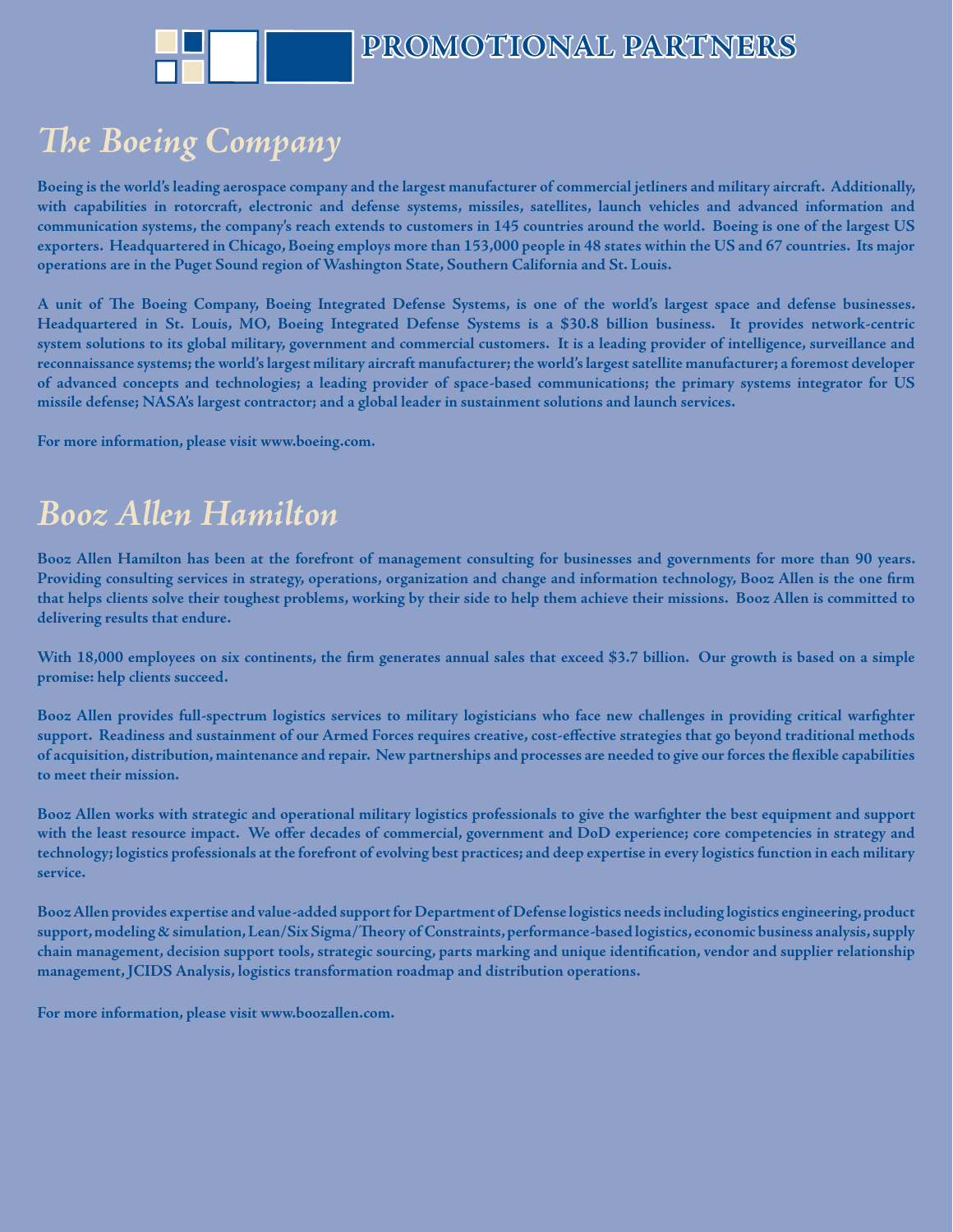### *CSC*

**CSC – DoD's Logistics Partner of Choice**

**Computer Sciences Corporation is a leading global IT and services company. CSC's mission is to provide industry and government customers with solutions crafted to meet their specifi c challenges and enable them to profi t from the advanced use of technology.**

**For more than 45 years, CSC has served DoD as a trusted partner, providing logistics and IT business solutions for defense, intelligence and security initiatives of vital importance to the nation. CSC's logistics portfolio can be summarized as: Enterprise, Joint & Service Component and Sustainment Logistics:**

- **Delivering enterprise solutions, supporting missions 24x7 with capabilities from the national to the operational to the tactical levels — wherever, whenever**
- **LMP: National-level Logistics/Finance for USA; eLog-21: LOG Automation for USAF; Product Life-cycle Management Plus (PLM+)**
- **Contractor Support Teams; Field Service Representatives; Logistics Training Development & Trainers**
- **Using enabling technologies & knowledgeable SMEs AIT, RFID, Lean, Six-Sigma, etc. to support transforming forces on the ground, in the air and on the sea**
- **Integrating mission-critical systems and end-to-end business processes, allowing for timely, accurate decision making by**  warfighting commanders and their logisticians; recognized industry leader for joint distribution architecture, deployment  **execution systems and Portfolio Management: TIS; GATES/WPS; DCAPES; GDSS; etc.**
- **Delivering operational cost savings through reduced infrastructure complexity, mission and range support, managed services, and logistics services – providing greater management control and greater customer satisfaction – Patuxent Air Station, Vance AFB, NASA Space Centers, Field & Installation Support Readiness Teams, etc.**

**With approximately 78,000 employees, CSC provides innovative solutions for customers around the world by applying leading**  technologies and CSC's own advanced capabilities. These include systems design, engineering and integration; IT and business process **outsourcing; applications software development; web and application hosting; and management consulting.** 

**With proven expertise across a full spectrum of solutions, CSC has the scale, breadth and depth of experience to deliver defense logistics capabilities – around the corner, around the country or around the world. Now . . . and into the future.**

**REAL CHALLENGES. PROVEN EXPERIENCE. REAL SOLUTIONS. PROVEN RESULTS.**

**For more information, please visit www.csc.com.**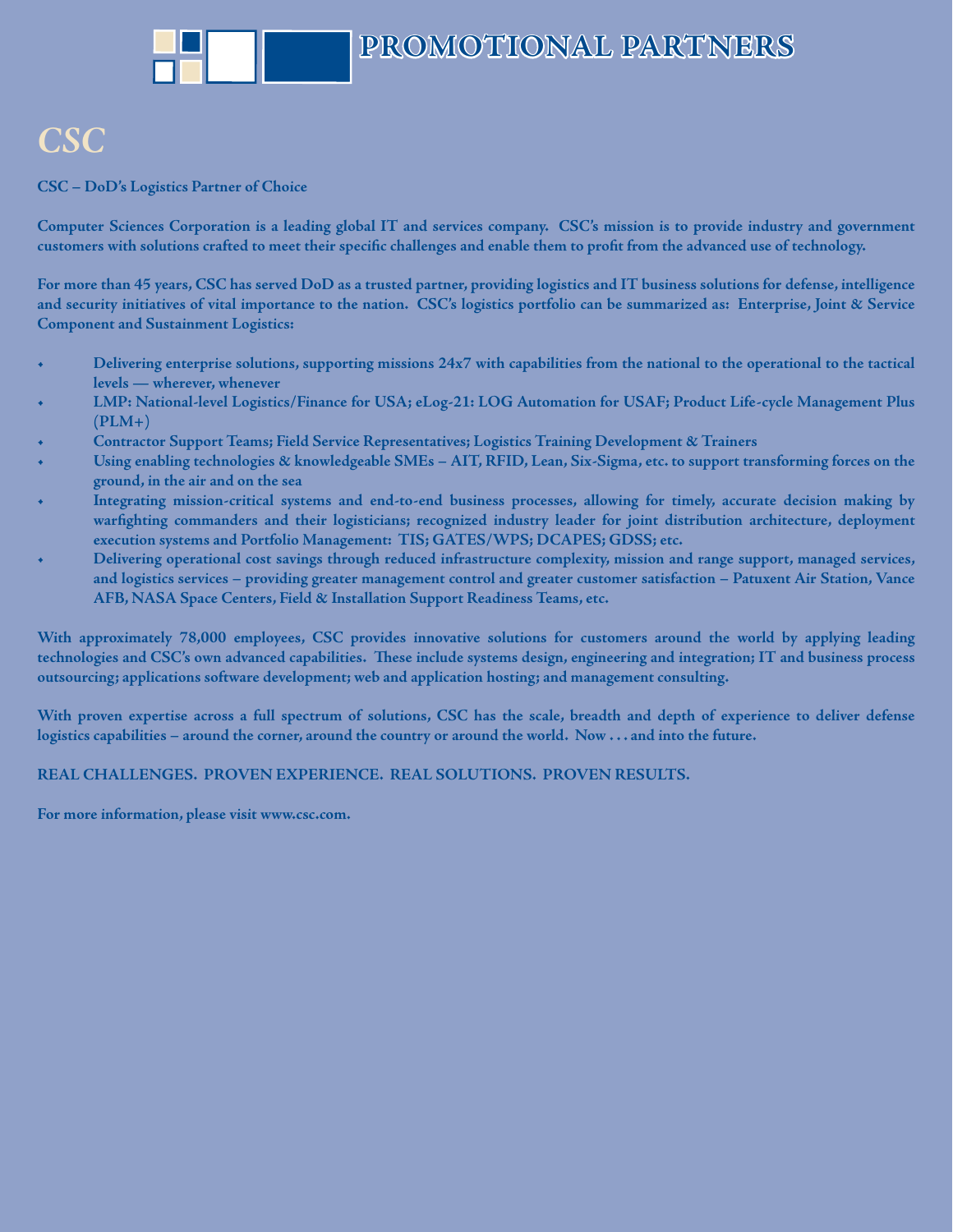#### *EDS*

**EDS (NYSE:EDS) is a leading global technology services company delivering business solutions to its clients. EDS founded the information technology outsourcing industry more than 40 years ago. Today, EDS delivers a broad portfolio of information technology** and business process outsourcing services to clients in the manufacturing, financial services, healthcare, communications, energy, **transportation and consumer and retail industries and to governments around the world.**

**For more than 35 years, our defense and civilian government clients around the world have trusted EDS to support their missioncritical programs. We are continuing that legacy today, helping governments to improve productivity, reduce costs, transform service and support models, become more agile and focus on their core mission.** 

In the defense marketplace, EDS helps improve military effectiveness by enhancing and transforming operational systems and support **functions. We work with defense departments worldwide to manage and exploit information to meet their military objectives with reduced costs. EDS' services in the defense industry include:** 

- **Military Lifecycle Logistics and Supply Chain Management**
- **Command and Control Systems and Support**
- **Personnel, Training and Administration**
- **Military Medical Health Services**
- **Information Security**
- **Defense Secure Infrastructure**
- **Specialized Applications**
- **Knowledge Management**
- **Program Management**

**EDS combines extensive experience in the defense arena with innovation in these domains to provide bold, proven and scalable solutions that support defense department transformation.** 

**From homeland security and public safety services to enterprise-wide solutions, government health and family services and e-government services, we have expertise in areas critical to government projects of all kinds. By eliminating boundaries, collaborating in new ways and continually seeking improvement, EDS is helping governments at all levels connect, protect and serve citizens better than ever.** 

**For more information, please visit www.eds.com.**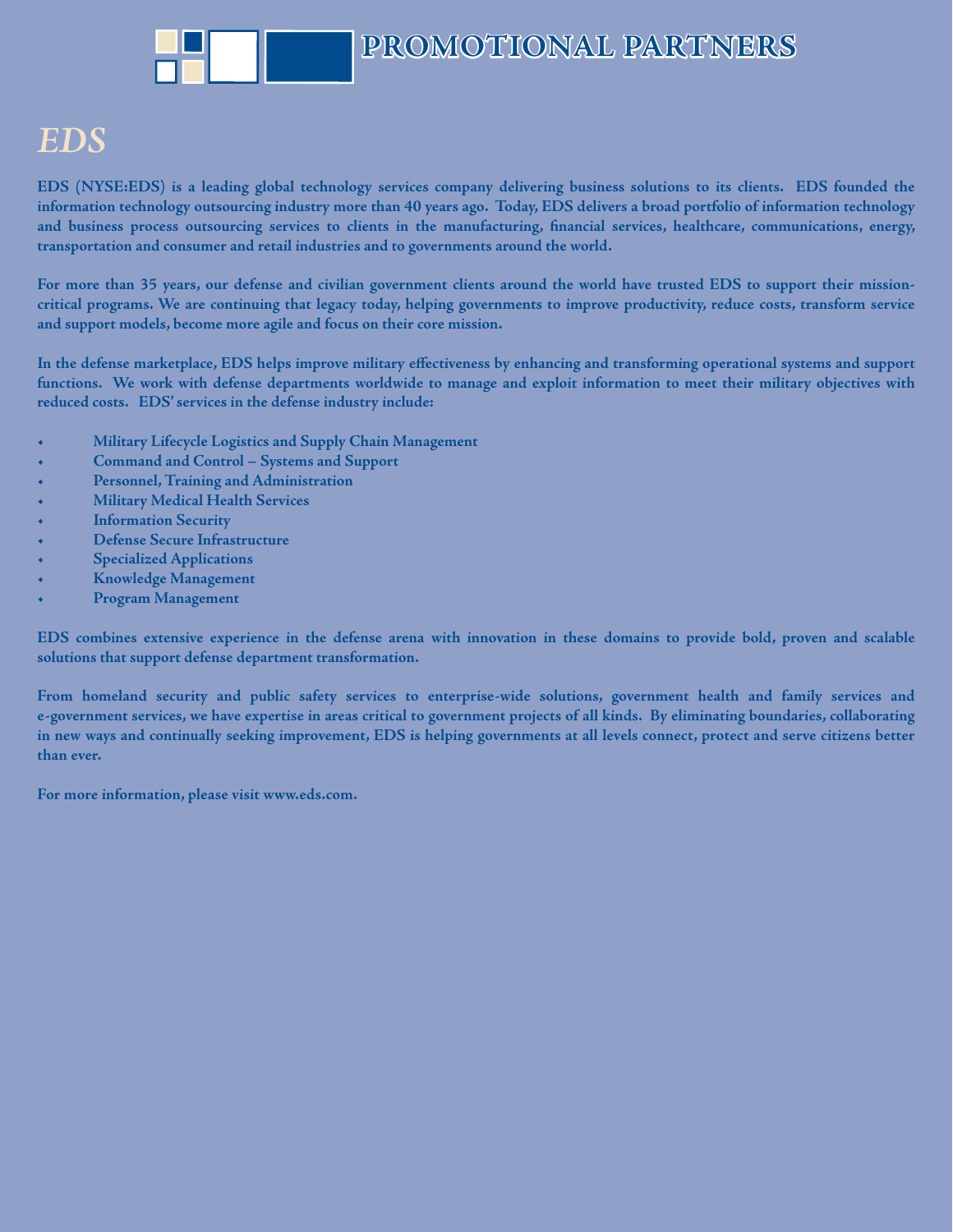

### *EMSolutions, Inc. MSolutions,*

**Headquartered in Arlington, VA, EMSolutions is a dynamic small business committed to providing unparalleled service to the Government and Commercial sectors – world class specialists in Performance Based Logistics (PBL), Systems Engineering (SE), Program Management (PM), Acquisition and Financial Management, Information Technology (IT) and Modeling Simulation and Analysis (MS&A) for the Federal Government. Our expertise also includes decades of experience designing, developing and implementing Enterprise Application Integration solutions for command and control applications in large scale implementations by Fortune 500 companies worldwide.**

EMSolutions specializes in providing solutions to complex and challenging technological and logistics issues. The EMSolutions PBL team provides comprehensive lifecycle Integrated Logistic Support. Our PM personnel complete all tasks efficiently and cost-effectively. **Our SE and Acquisition Professionals annually save our customers millions of dollars. Our IT professionals are recognized industry**  leaders in network design, Information Assurance, Help Desk and enterprise systems security. Our state-of-the-art classified modeling **and simulation lab is a critical element supporting our Modeling and Simulation Analysts, providing the right tools and technology to achieve results for real-world problems. Our dedication, commitment, skills and professionalism have resulted in consistently very high customer satisfaction.**

EMSolutions Acquisition Professionals and Logisticians plan, develop, implement and manage a comprehensive, affordable and effective systems support strategy, within Total Life Cycle Systems Management. EMSolutions supports numerous programs in various stages including: acquisition, sustainment and disposal. The goals/objectives of our acquisition logisticians are to:

- **Influence product design for affordable lifecycle System Operational Effectiveness**
- **Design and develop the support system utilizing PBL**
- **Acquire and concurrently deploy the supportable system, including support infrastructure**
- Maintain/improve readiness, improve affordability and minimize logistics footprint

**EMSolutions Logistics Element Managers are experienced professionals with these facets of logistics:**

- **Supply Support (spare/repair parts)**
- **Maintenance Planning**
- **Test / Support Equipment**
- **Technical Documentation / IETM**
- **Manpower & Training / CBT**
- **Facilities / PHS&T**
- **Design Interface / Computing Support**
- $\bullet$  **Configuration Management Technical Directives**
- **Risk Management**
- **Reliability Centered Maintenance**
- **Product Support Strategy**
- **Performance-Based Agreements**
- **Supportability Analyses**

**Although EMSolutions is a small company, our staff is highly skilled and experienced in determining and executing logistics throughout the lifecycle of systems of systems.**

**For more information, please visit www.emsolutionsinc.com.**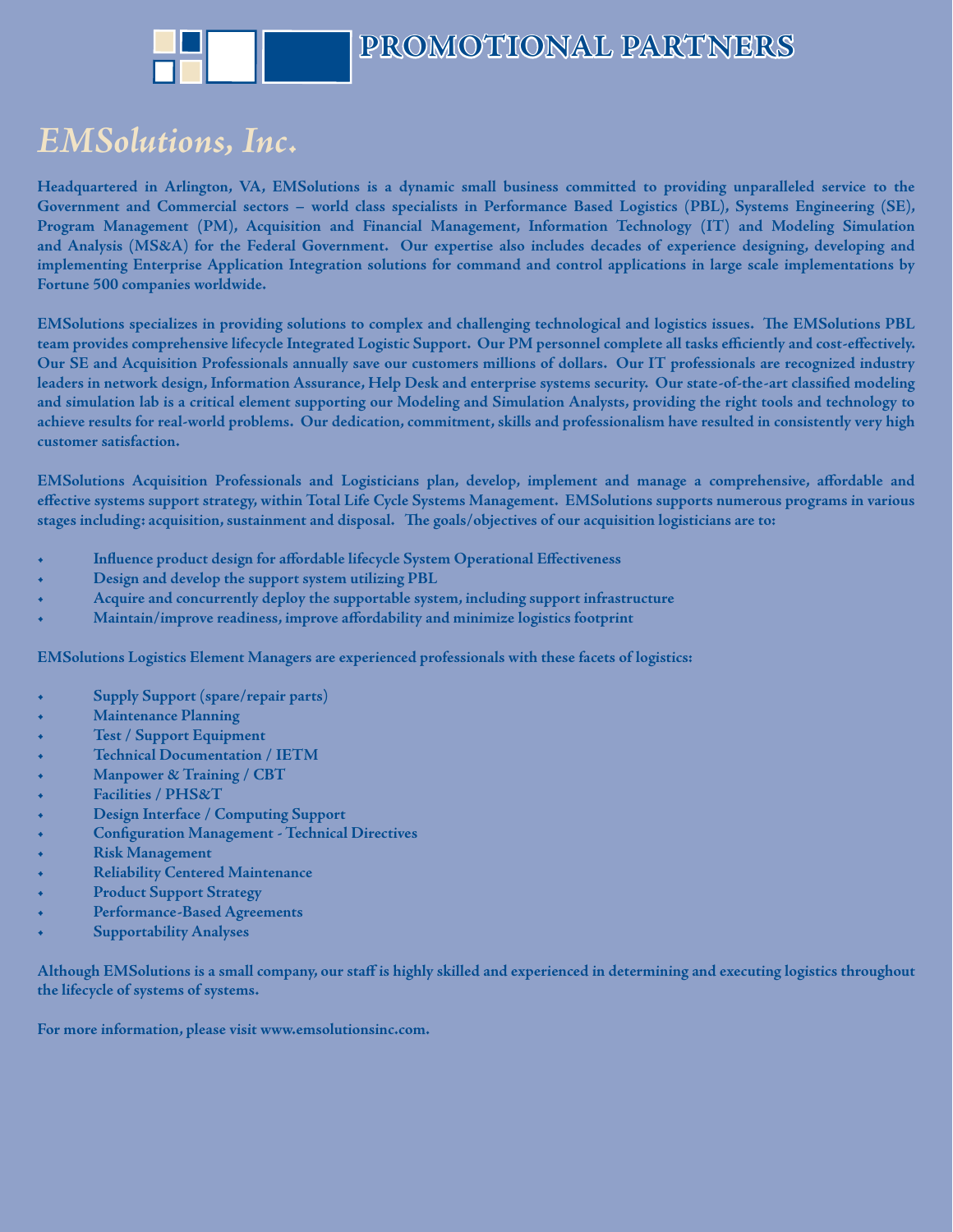

## *General Dynamics Information Technology*

**As a trusted systems integrator for more than 50 years, General Dynamics Information Technology, a combination of the former Anteon and General Dynamics Network Systems, is a premier systems integrator that provides Information Technology, systems engineering and professional services to customers in the defense, intelligence, homeland security, federal, civil, international and commercial sectors. With 16,000 professionals worldwide, the company manages large-scale, mission-critical IT programs delivering IT services and enterprise solutions that enable customers to achieve their expanding mission requirements and accomplish business objectives on time and on budget.**

We support all aspects of military operations from the warfighter in Iraq and Afghanistan to staff augmentation and training support at the strategic level within the Joint Staff and Office of the Secretary of Defense. Our customer base includes Office of the Secretary of **Defense (OSD), the Joint Staff , Combatant Commands, Military Services, the Department of Homeland Security and all cabinet-level agencies, as well as numerous other Civilian and National Intelligence agencies. Our business is built on the depth of our customer knowledge and the strength of our core technological and mission centric competencies. We deliver best value, trusted information technology, engineering solutions, services, training, logistics management and transformation in support of our customer's missions.** 

**General Dynamics Information Technology is one of four companies that make up General Dynamics' Information Systems and** Technology Group. Headquartered in Fairfax, VA, General Dynamics Information Technology has major offices throughout the **Washington, DC metro area; Needham, MA; Norfolk and Chesapeake, VA; San Diego, CA; Newport, RI; Oklahoma City, OK; Sierra Vista, AZ; Italy; and the UK.** 

**General Dynamics, headquartered in Falls Church, VA, employs approximately 81,900 people worldwide and had 2005 revenue**  of \$21.2 billion. The company is a market leader in mission-critical information systems and technologies; land and expeditionary **combat systems, armaments and munitions; shipbuilding and marine systems; and business aviation. For more information, please visit www.gdit.com or contact Jay Erb at (703) 246-0756 or Christian Hoff at (703) 246-0331.**

### *IBM Global Business Services*

With deep experience in helping military forces, IBM offers a unique combination of innovative industry insights and proven end-to-end technology solutions to help you be a responsive and flexible organization — integrating processes, information and technology across departments and agencies; transforming the way you work, collaborate and deliver services — all in a cost effective and secure manner.

**IBM Global Business Services is the world's largest consulting services organization, with consultants and professional staff in more than 160 countries globally. IBM Global Business Services provides clients with business process and industry expertise, a deep understanding**  of technology solutions that address specific industry issues and the ability to design, build and run those solutions in a way that delivers **bottom-line business value.** 

**IBM is aligned around a single, focused business model: innovation. IBM takes its breadth and depth of insight on issues, processes and operations across a variety of industries and invents and applies technology to help solve its clients' most intractable business and competitive problems. Although we remain committed as ever to lead the development of state-of-the-art technologies and the products**  and service offerings built around them, we measure ourselves today by how well we help clients solve their biggest and most pressing **problems.**

**IBM is a proven leader in delivering innovative business transformation services — transforming how people, machines and systems communicate and collaborate using advanced sensor and actuator-based technologies. Our clients are addressing real business problems — around the world and across many industries, with machine-to-machine networks. A recognized leader in integrated M2M solutions, IBM helps companies aggregate, analyze and act upon new data collected with machine-to-machine technology. Together with its**  business partners, IBM can provide innovative, effective M2M solutions that include hardware, software, services and the brightest **ideas in the business. IBM Sensor and Actuator Solutions supports one of the most comprehensive portfolios available today in the**  M2M marketplace. In fact, M2M Magazine has again identified IBM as one of the top 100 M2M companies in the world. For more **information, please visit www.ibm.com/government.**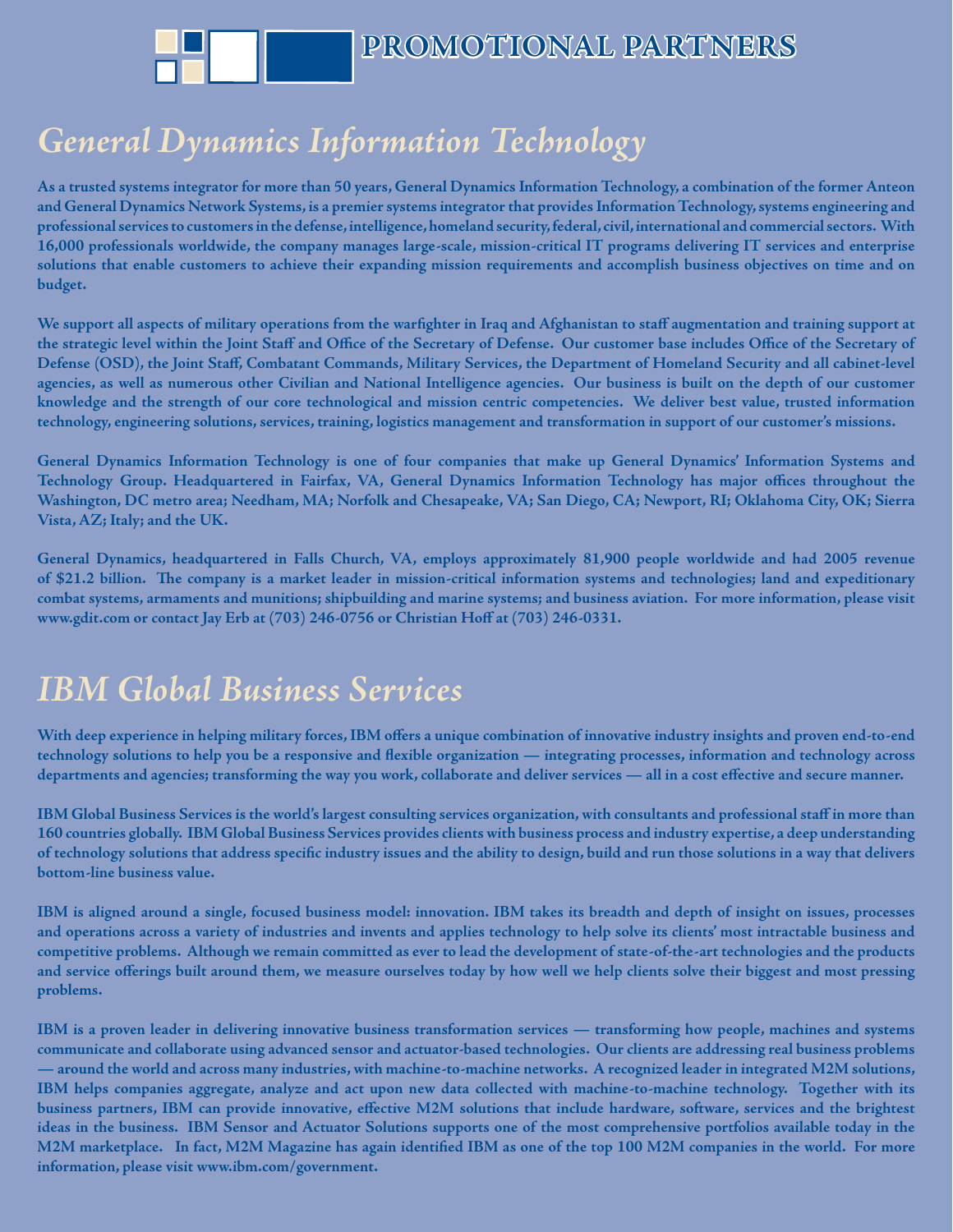### *KBR*

**KBR's Government and Infrastructure segment provides program and project management, contingency logistics, operations and maintenance, construction management, engineering, and other services to military and civilian branches of domestic and foreign governments and private customers worldwide. We deliver on-demand support services across the full military mission cycle from** contingency logistics and field support to operations and maintenance on military bases. A significant portion of our G&I segment's **current operations relate to the support of United States government operations in the Middle East, which we refer to as our Middle East operations. Our G&I segment also operates in diverse sectors of the civil infrastructure market, including transportation, waste and water treatment and facilities maintenance.** 

**For more information, please visit www.kbr.com.**

### *Lockheed Martin Corporation ockheed Martin Corporation*

Lockheed Martin is a major supplier of logistics systems and services to military and civil government customers. The corporation **provides solutions for platform maintenance and repair, material readiness and distribution, and global supply chain command and control.** 

**Headquartered in Bethesda, MD, Lockheed Martin employs about 140,000 people worldwide and is principally engaged in the** research, design, development, manufacture, integration and sustainment of advanced technology systems, products and services. The **corporation reported 2005 sales of \$37.2 billion.**

**Fore more information, please visit www.lockheedmartin.com.**

### *Maersk Line, Limited aersk*

**Maersk Line, Limited is a global, comprehensive provider of logistics, maritime and transportation services to US government agencies**  and their prime contractors. The company combines the expertise and intermodal network of its parent company, AP Moller-Maersk, **one of the world's largest and most experienced shipping concerns with industry-leading technology to meet the performance objectives of its customers.**

**Based in Norfolk, VA, the company has provided the US government with transportation and maritime services for more than 40 years, including every major military operation from the Vietnam War to those now underway in Afghanistan and Iraq.**

**For more information, please visit www.maersklinelimited.com.**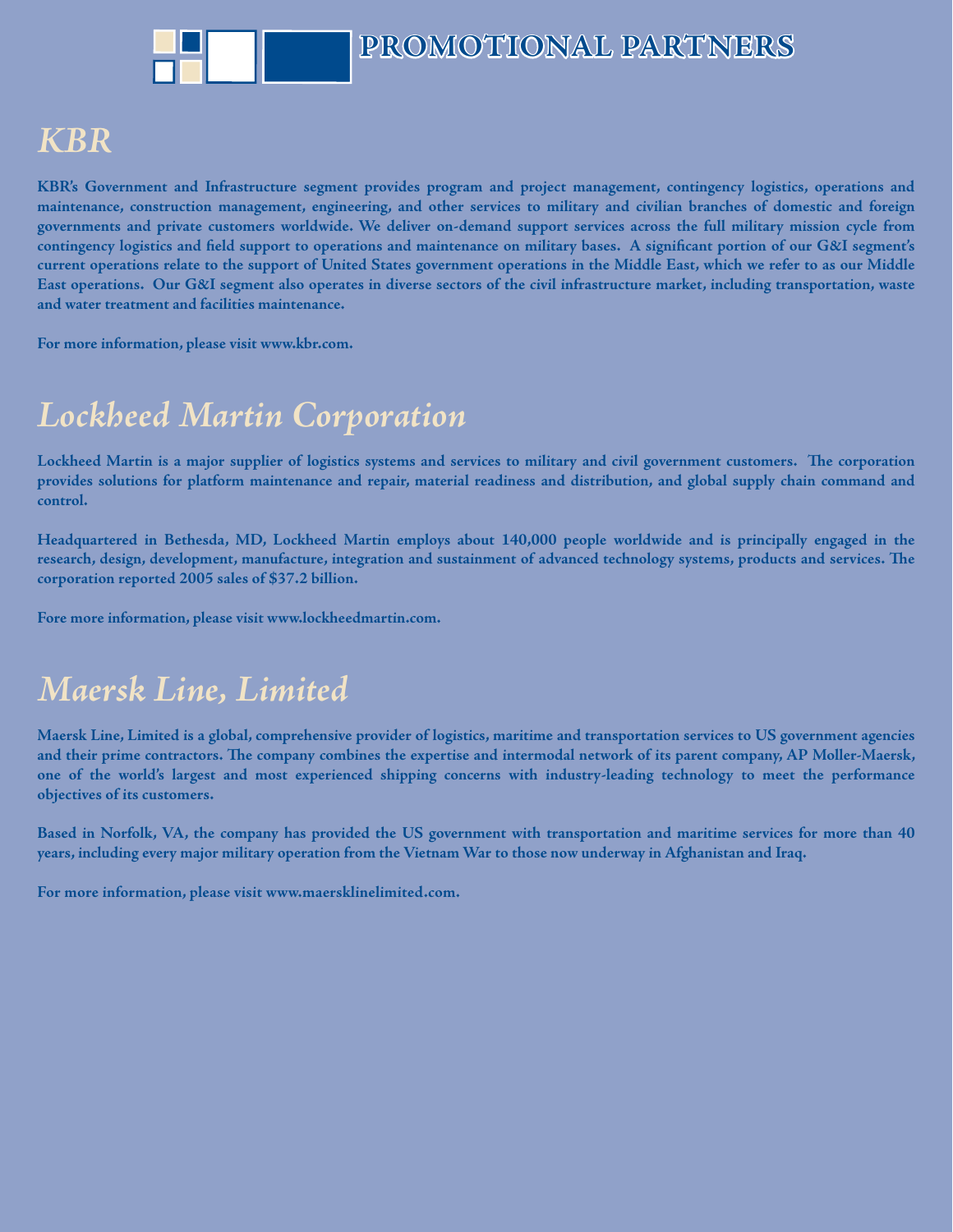### $\bf PRTM$  *Management Consultants*

**PRTM has long been helping government leaders clearly recognize their challenges and understand the best options for the way ahead. We stand shoulder-to-shoulder with them to assure success and attain the highest levels of performance. We integrate policy, people, process and technology for mission success. Simply stated, our business is to drive strategy forward.** 

**PRTM has done extensive work with the departments of Defense and Homeland Security. And just as important, we also work with public health, biodefense and other government community leaders. We advise on strategic direction and support policy reforms. Across all engagements, PRTM brings extensive knowledge of commercial best practices to its government clients. We are not interested in solving mundane problems, augmenting staff or being generic advisors. Our success is measured in client loyalty — a 90 percent level of repeat business.** 

**We want to help you with your toughest operational and strategic problems. PRTM's deep understanding of policy and operations enables our staff to rapidly understand client needs and mission success criteria. Our extensive experience working with government and commercial industry executives enables us to bring the insight needed to work across jurisdictions and help government leaders establish a comprehensive road map that achieves critical mission objectives.** 

**During the course of all our client engagements, PRTM works to deliver strategic value that lasts long after our consultants have**  departed. We first lend an objective, apolitical ear, and then help you understand how best-in-class organizations — from both the **commercial and government sectors — respond to similar crises.** 

PRTM applies specific proven and tested practices to accomplish its assignments. These include:

- **Core Strategic Vision (CSV)**
- **Enterprise Wireless Solutions**
- **Information Assurance Reference Model (IARM)**
- **Lean Manufacturing / Lean Government**
- **Logistics & Supply Chain Excellence / Supply Chain Operations Reference-model® (SCOR®)**
- **Mission Assurance**
- **Operations for Service Providers (OFS)**
- **Performance-Based Logistics (PBL)**
- **Product And Cycle-time Excellence® (PACE®)**
- **Six Sigma**
- **Strategic IT Management (SITM)**
- **Voice of the Customer (VOC)**

**For more information, please visit www.prtmgov.com.**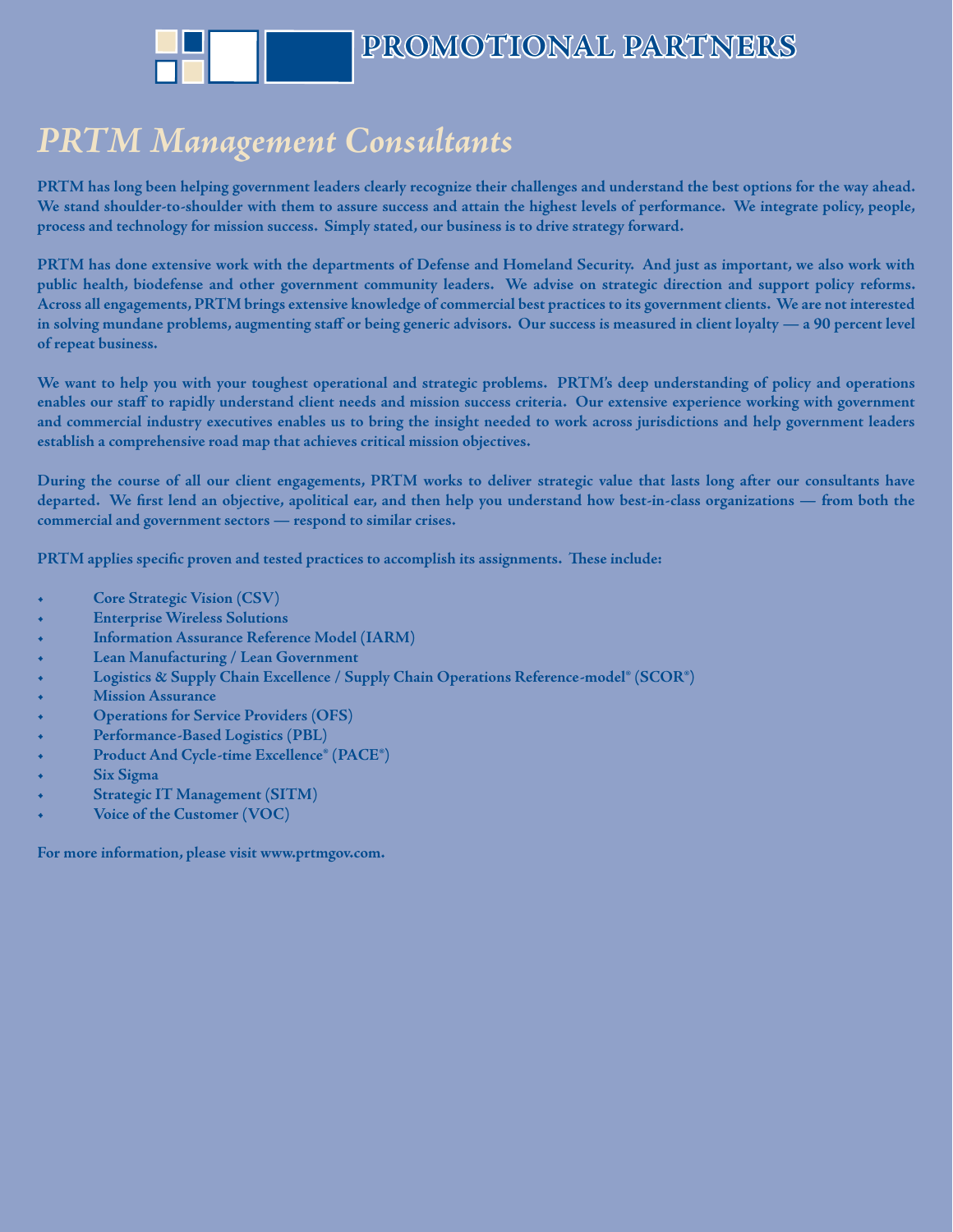# *Raytheon Company aytheon*

**Our Vision: To be the most admired defense and aerospace systems supplier through world-class people and technology.**

**Raytheon at a Glance:**

- **Chairman and CEO: William H. Swanson**
- **Global Headquarters: 870 Winter Street, Waltham, MA 02451**
- **80,000 employees worldwide**
- **\$20.3 billion in 2006 revenues**

#### **Raytheon's Strategy:**

- **Focus on key strategic pursuits, technology and Mission Assurance to protect and grow our position in our four core defense markets:**
	- **Sensing: Expand beyond traditional RF/EO to adjacent markets**
		- **Effects: Expand beyond kinetic energy-based weapons**
		- **C3I: Grow market presence through increased footprint and expand knowledge management and knowledge discovery systems Mission Support: Provide total life-cycle support**
- **Leverage our domain knowledge in these core defense markets to develop opportunities in adjacent markets and expand our Mission Systems Integration positions**
- **Leverage our expertise to expand and serve our international customers**
- **Be a Customer-focused company based on Performance, Relationships and Solutions**

**A Global Leader in Technology-driven Solutions that provide Integrated Mission Systems for our Customers: Raytheon is an industry leader in defense and government electronics, space, information technology, technical services and business and special mission aircraft.**

**Businesses:**

- **Integrated Defense Systems Headquarters in Tewksbury, MA**
- **Intelligence and Information Systems Headquarters in Garland, TX**
- **Missile Systems Headquarters in Tucson, AZ**
- **Network Centric Systems Headquarters in McKinney, TX**
- **Space and Airborne Systems Headquarters in El Segundo, CA**
- **Raytheon Technical Services Company, LLC Headquarters in Reston, VA**
- **Raytheon Aircraft Company Headquarters in Wichita, KS**

**For more information, please visit www.raytheon.com.**

### *SAP*

**SAP is the world's leading provider of business process software solutions. Today, 1,500 global government agencies run SAP, including 14 NATO member countries and 20 of the top 25 defense contractors, as well as the US Navy, the US Army, the Defense Logistics Agency and several US intelligence community entities. Based on open standards and developed in concert with our customers, SAP**  solutions enable managers to transform logistics operations to adapt to changing warfighter needs. SAP scalability enables business process support to bridge most defense-related administrative and operational processes including logistics, financial management, **personnel administration and infrastructure requirements.** 

Whether it is through helping our customers achieve a comprehensive and consolidated view of the their financial activities or **working to turn data from leading edge technologies such as RFID into relevant business intelligence, SAP helps defense and security organizations worldwide transform their enterprises. We do this by bringing together global best business practices and in-depth defense industry expertise and experience. In partnership with our customers and technology and integration partners, SAP is working**  to improve support to the warfighter worldwide by extending a best-in-class business process platform built on and for an enterprise **service-oriented architecture. For more information, please visit www.sap.com.**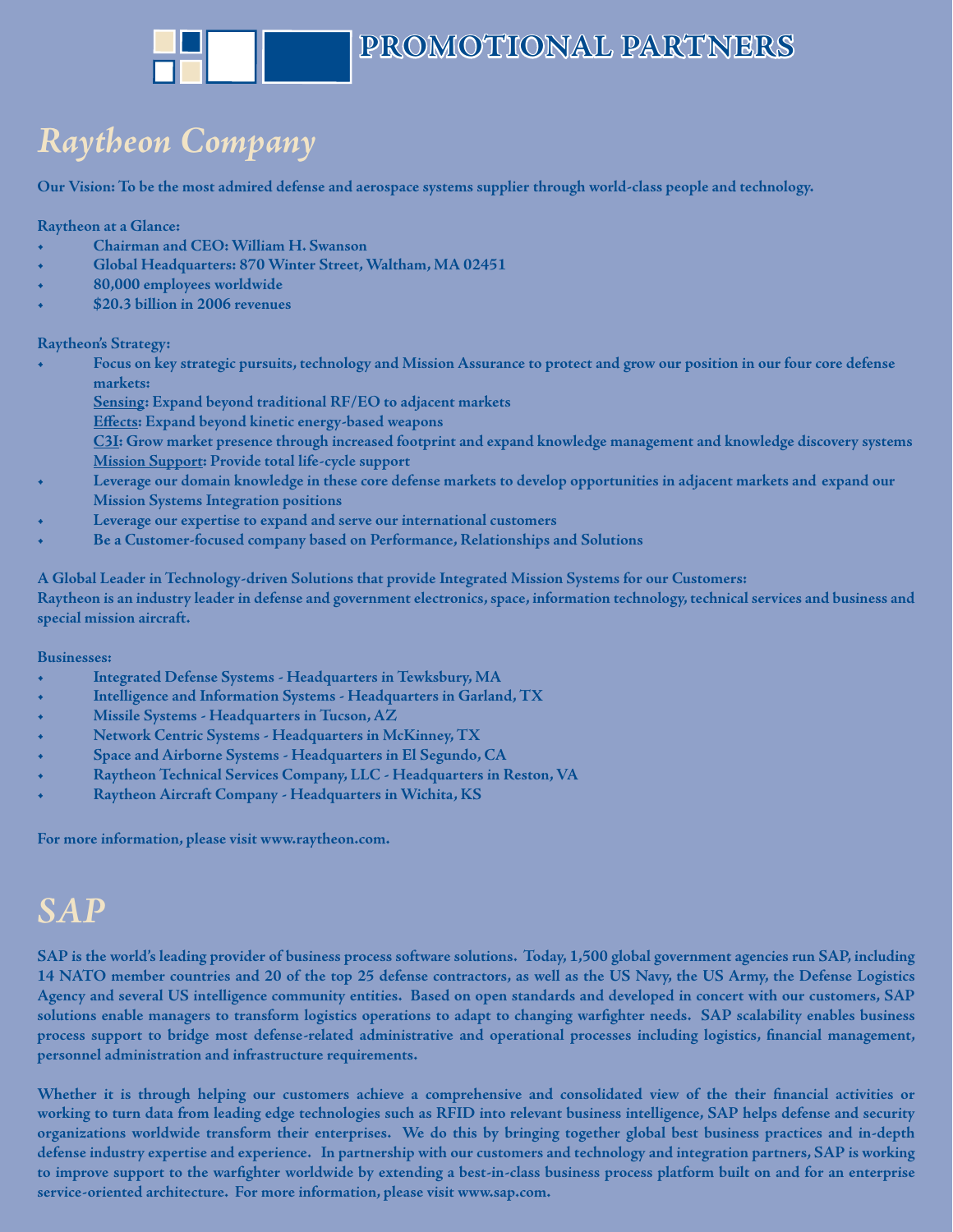### *SAS*

SAS is the leader in business intelligence software and services. Customers at 40,000 sites use SAS<sup>®</sup> software to improve performance through insight into vast amounts of data, resulting in faster, more accurate business decisions. Only SAS offers leading data integration, **intelligence storage, advanced analytics and business intelligence applications within a comprehensive enterprise intelligence platform. Since 1976, SAS has been giving customers around the world THE POWER TO KNOW®.**

SAS helps defense organizations make the most of their current information assets and remain flexible to take advantage of the promise that future systems will offer. SAS provides the ability to:

- **Accurately forecast demand**
- **Estimate repair cycles and predict equipment failures before they happen**
- **React quickly to changing priorities by understanding where your resources are at all times**
- **Proactively predict and forecast trends before they become problems**

**SAS helps optimize logistics by integrating information from separate logistics systems for data that is accurate, consistent and ready to use to make sound decisions. Defense leaders can also obtain global visibility into the integrated supply chain with self-service reporting and analysis that gives them the logistics information they need, when and how they need it. Defense organizations use predictive analytics to accurately forecast future requirements and compare options with what-if analyses in a variety of areas:** 

- *Maintenance***. How do we shorten the repair cycle and reduce associated costs? Which spare parts will we need at a given time or place?**
- *Distribution***. What is the most feasible route to get supplies to the theater? How do we move supplies quickly once they are in the theater? Which transportation mode should we use?**
- *Supply***. Where are our supplies now, and when will we receive them? Which supplies are vulnerable to demand surges? How will we reduce costs resulting from duplicate orders and stockpiling?**

**With experience working with all 15 federal departments, all military departments and the joint commands, SAS is honored to**  collaborate with defense leaders to more successfully determine requirements, support warfighter needs and serve to optimize the **business of the Department of Defense.** 

**For more information, please visit www.sas.com/defense.** 

### $Telos$  *Corporation*

**Telos Corporation is a systems integration and services company that has been providing innovative IT solutions to government**  agencies and commercial organizations for more than 30 years. Specific offerings consist of Xacta's Secure Solutions which include **enterprise IT security management solutions, enterprise security consulting services, enterprise messaging, secure wireless networking and high assurance credentialing solutions. Its customers are primarily agencies of the federal government, such as DoD, intelligence agencies, Department of Homeland Security, Treasury Department, US Courts and many other civilian agencies.**

**For more information, please visit www.telos.com.**

**- Th ank You for Attending -**

**We'll See You Here Again Next Year**

**March 10-13, 2008**